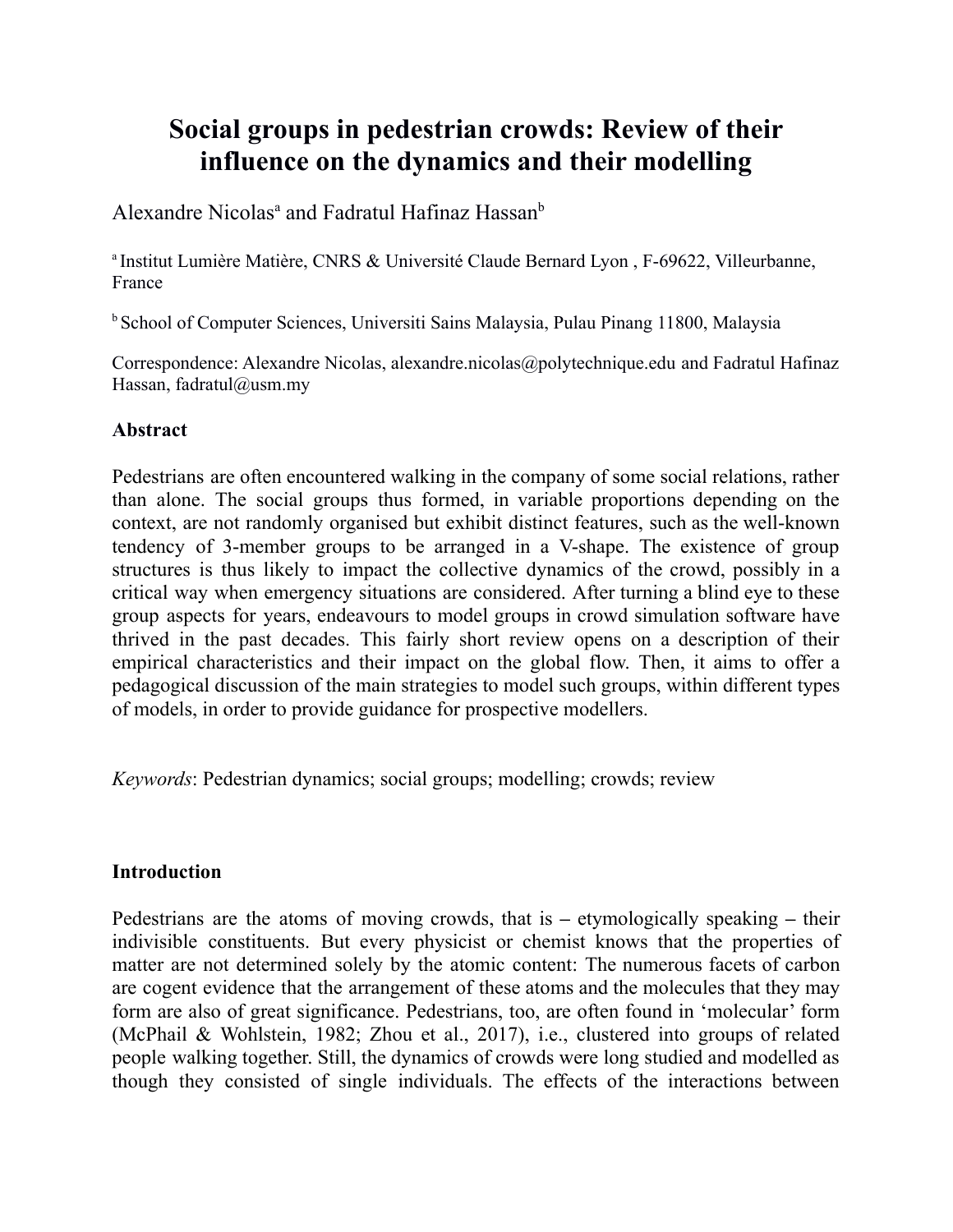relatives, friends, or colleagues were thus disregarded to a large extent (Huang et al., 2018).

The past decade, however, witnessed a Boylean<sup>1</sup> evolution of the field, with a growing number of studies dedicated to the influence of social groups on pedestrian dynamics. At the 'microscopic' level, it was empirically found that, far from being amorphous aggregates, social groups of pedestrians tend to adopt particular shapes (Moussaid et al., 2010) and to move slower than single pedestrians. At the collective scale, the impact of these groups on major flow properties - in particular on the fundamental diagram that relates the pedestrian density and the flow rate (Hu et al., 2021) - and on evacuation times in the event of an emergency (Ma et al., 2017; Li et al., 2020) has also received considerable attention, but the observed effects are either less marked or more controversial. These questions are however of paramount importance to properly dimension facilities with different types of crowd compositions or to estimate evacuation times of crowded rooms, and have recently seeped into new scientific areas in the context of the Covid-19 pandemic, which prompted physical distancing guidelines (Pouw et al., 2020; Garcia et al., 2020). Naturally, these empirical endeavours are mirrored by similar efforts in numerical modelling in order to properly integrate social groups in the simulations; solutions must be put forward and adapted to the types of models on the market.

This short review does not purport to provide a comprehensive account of the already bulky body of literature on social groups. Our goal is rather to shed light on the prominent characteristics and effects of social groups that have been established empirically, for the non-expert and expert readers alike, and to delineate the main strategies that have been put forward to model such groups, with their successes and limitations. By focusing our explanations on an inexhaustive list of papers, we hope that the manuscript can be somehow more helpful than a shallow enumeration of past works, but no efforts will be made to delve into the technical details of each work, which are best explained in the associated manuscript.

After defining social groups and exposing their microscopic characteristics in **Chapter I**, we will briefly review the effects of such groups on the collective flow properties in **Chapter II**. Finally, **Chapter III** will be dedicated to the main strategies to implement social groups (in terms of interactions among group members, but also between groups) in discrete models as well as in continuous ones.

 $1$  Robert Boyle (1627-1691) postulated that matter is composed of clusters of particles whose arrangement is responsible for its chemical properties.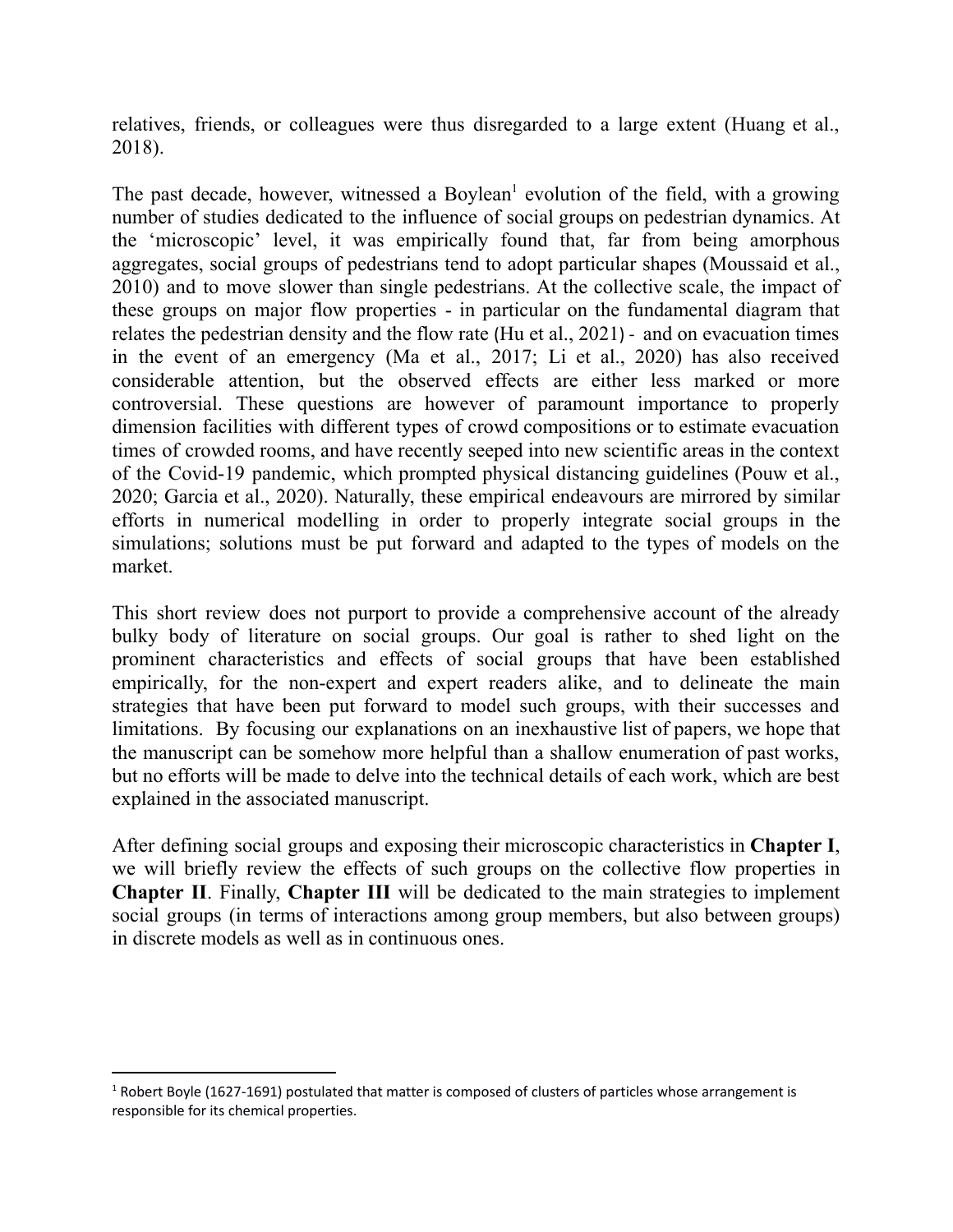# **I. Social groups of pedestrians: definition, prevalence, and empirical characteristics**

## *A. Definition, prevalence, and size of pedestrian groups*

In an interdisciplinary field that gathers researchers with very different backgrounds, it comes as a pleasant surprise that there appears to be a broad consensus regarding what social groups in pedestrian crowds are and how to define them. In particular, to ward off the risk of an all-too-loose definition whereby the whole crowd would be regarded as a single group, emphasis is generally put on the need for social ties (of any type) between group members. For instance, (McPhail and Wohlstein, 1982), cited and followed by (Zanlungo et al., 2014), require that group members be '*engaged in a social relation to one or more pedestrians and move together towards a common goal*', while they are viewed by (Moussaid et al., 2010) as '*individuals who have social ties and intentionally walk together, such as friends or family members*', a wording largely shared by (Huang et al., 2018). More simply, Stangor defines them as '*three or more people who are perceived, by themselves or others, to be a group*' – note that the lower bound of three people (triad) has not been taken up in the field of pedestrian dynamics: Dyads (groups of two people) are generally accepted among social groups.

Once thus defined, the proportion of such groups (as opposed to individuals walking alone) strongly varies with the context of observation. In **Table 1**, we have summarised the distributions of group sizes (quantified by the number of *people* in each category) found in diverse crowds, following published reports. Clearly, depending on the context, the proportion of single pedestrians may range from as low as a few percent, for instance at popular Fairs in Germany (Oberhagemann, 2012), up to more than 80%, in an underground pedestrian facility in Japan (Zanlungo et al., 2014). The time of the day or period in the year may also entail changes, with presumably fewer groups on workdays and at rush hours. Accordingly, it makes little sense to reason in terms of a context-independent average proportion of social groups; one had better aspire to understand how these groups impact the collective dynamics as a function of their prevalence in each context.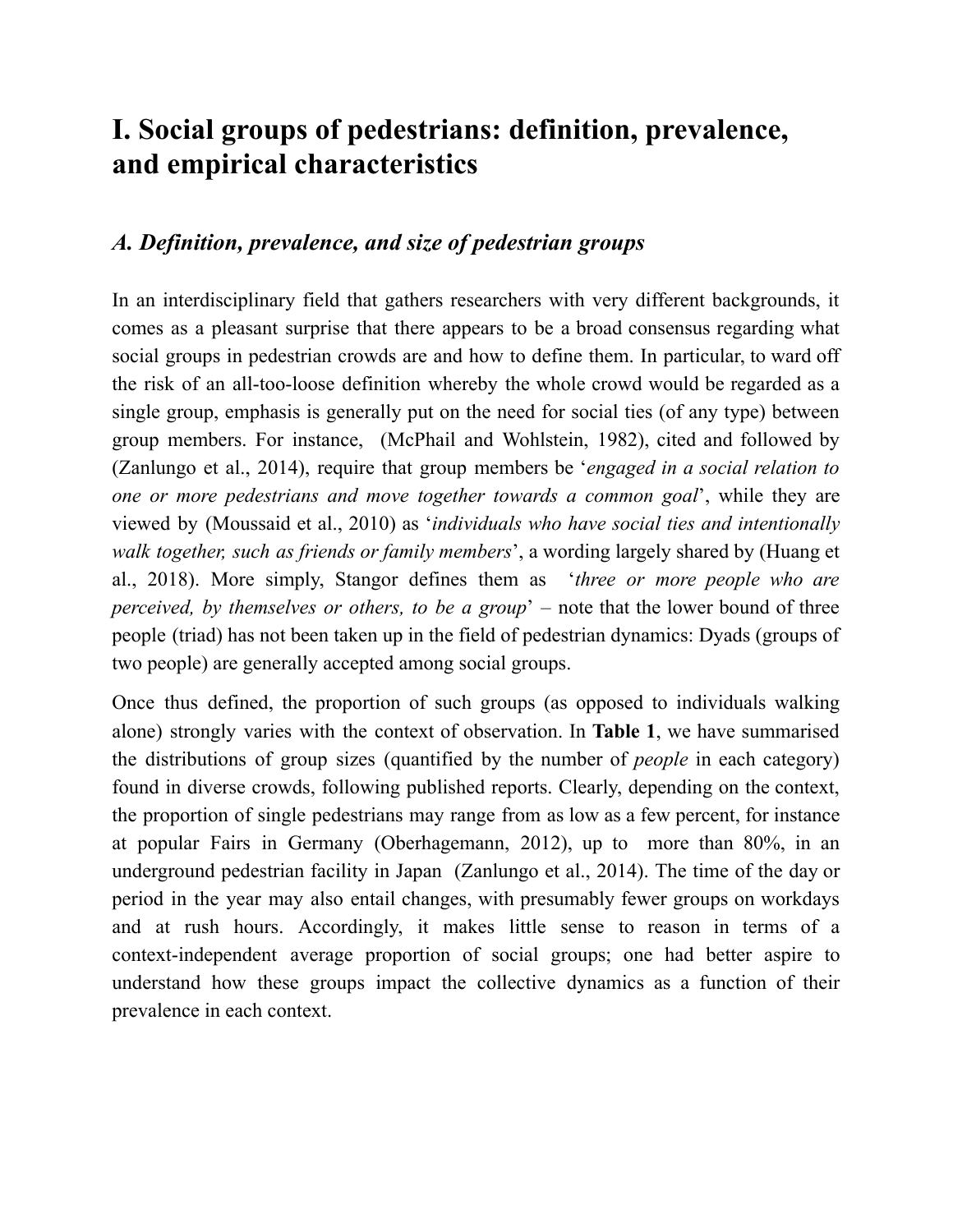| Group size $=$                                                                       | $\mathbf{1}$ | $\overline{2}$ | $\overline{\mathbf{3}}$ | $\overline{\mathbf{4}}$ | $5+$       |
|--------------------------------------------------------------------------------------|--------------|----------------|-------------------------|-------------------------|------------|
| Nottingham train station (Singh and<br>Drury, 2009)                                  | 44%          | 36%            | 10%                     | $5\%$                   | $4\%$      |
| Nottingham University campus<br>(Singh and Drury, 2009)                              | 53%          | 28%            | 15%                     | $2\%$                   | 2%         |
| Fairs in Germany (Oberhagemann,<br>2012)                                             | 3%           | 51%            | 19%                     | 17%                     | 9%         |
| Sport events [unpublished work by<br>McPhail, 2003, cited by (Ge et al.,<br>$2012$ ] | 11%          | 37%            | 20%                     | 32%                     |            |
| Sport event (Ge et al., 2012)                                                        | $~10\%$      | $~10\%$        | $\sim 20\%$             |                         |            |
| University campus (admission test),<br>Italy (Federici et al., 2012)                 | 34%          | 44%            | 17%                     |                         | $\sim 5\%$ |
| Hospital (You et al., $2016$ ) <sup>2</sup>                                          | 20%          | 41%            | 17%                     |                         | 23%        |
| City square (You et al., 2016)                                                       | 19%          | 22%            | 25%                     | 33%                     |            |
| Canteen (You et al., 2016)                                                           | 31%          | 25%            | 16%                     | 28%                     |            |
| Commercial street (Crociani et al.,<br>2013)                                         | 16%          | 31%            | 18%                     | ~100/6                  |            |
| Underground pedestrian facility in<br>Osaka, Japan (Zanlungo et al., 2014)           | 82%          | 15%            | 3%                      | $<1\%$                  |            |
| Protestant Church Day in Germany<br>(Schultz et al., 2014)                           | 14%          | 41%            | 17%                     | 12%                     | 15%        |
| Commercial street in Toulouse (low<br>density) (Moussaid et al., 2010)               | 46%          | 37%            | 10%                     | 4%                      | 3%         |
| Commercial street in Toulouse<br>(moderate density) (Moussaid et al.,<br>2010)       | 29%          | 51%            | 12%                     | $5\%$                   | 3%         |

**Table 1 – Statistical distribution of groups as a function of the group size, i.e., the estimated number of members. The given percentages refer to the number of** *people* **in each category.**

The definitions in the foregoing paragraphs highlight that sheer proximity does not turn any cluster of people into a social group; this comes as a distant echo to Freud's assertion that not all crowds are psychological crowds (Freud, 1955). And, indeed, this restrictive

<sup>&</sup>lt;sup>2</sup> Regarding this work, there remains an uncertainty as to whether the proportions relate to the number of pedestrians or to the number of groups.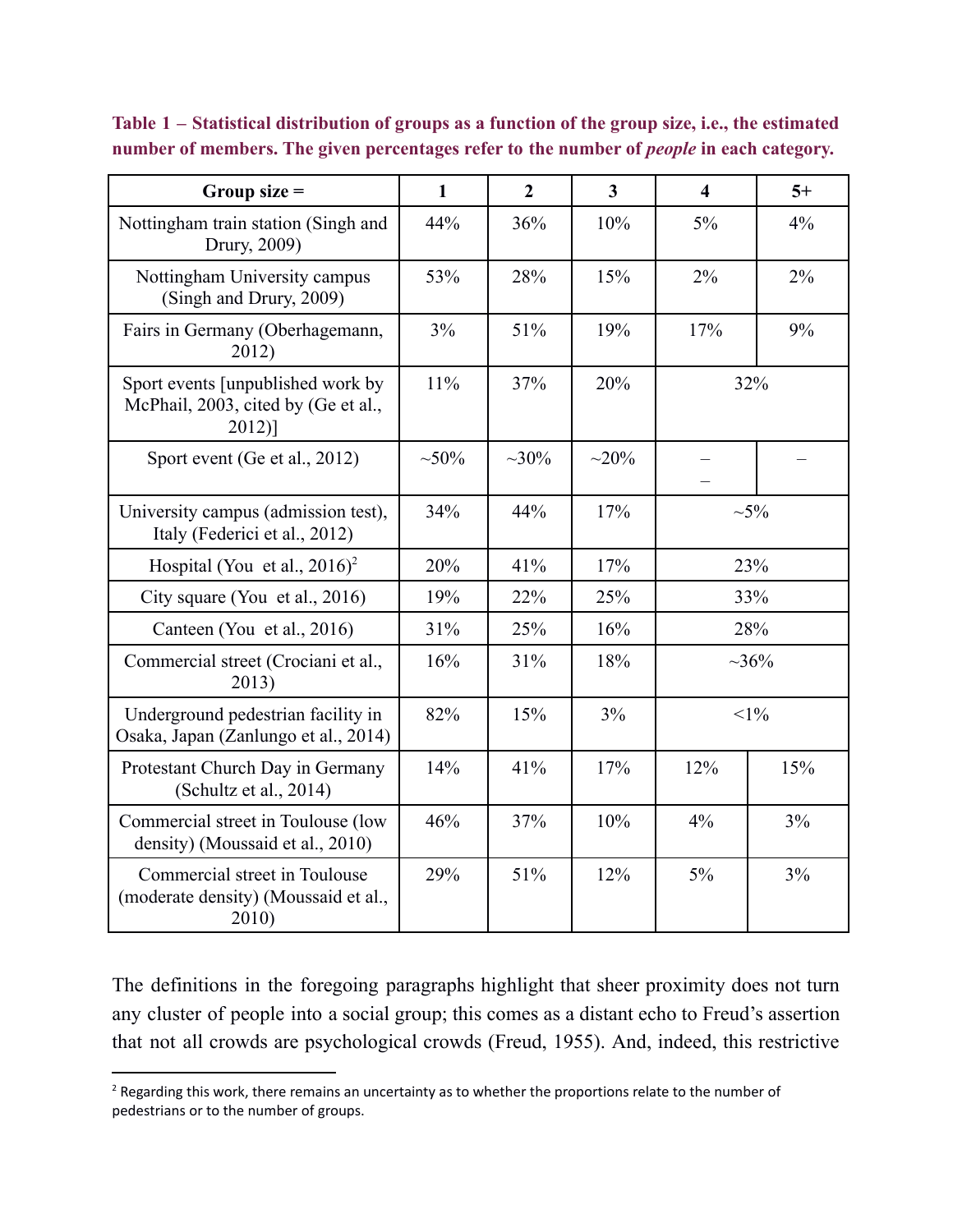definition generally makes sense as far as one is concerned with the influence of such groups on the dynamics of the crowd. However, in some situations, especially in cases of emergency, groups may spontaneously unite neighbouring individuals without prior social ties. For instance, in an evacuation, people may assemble to look for an exit or take joint action. Such groups are referred to as *physical groups* in (Ta et al., 2017). The ties linking their members are presumably much weaker than those binding parents and children, or friends, with direct consequences on the behavioural choices in these emergency conditions. More generally, it is easy to understand that, similarly to bonds between atoms, the ties binding group members are of variable strengths, ranging from loose connections between colleagues to hand-holding and tight embraces.

# *B. Characteristic group shapes*

Since the pioneering works of E. Hall (Hall et al., 1968) on proxemics, it has been known that the short-range interactions between people follow some rules, for instance related to the preservation of one's private space, which may vary between cultures. It is now clear that such rules do not exist only for static interactions, but also for moving groups of pedestrians: Typical patterns have been brought to light in the shapes of small groups (up to 5 people) and relative positions of their members, whereas larger groups are likely to split into more stable small subgroups (Costa, 2010). Indeed, when group members are too far away from each other to communicate, they may break off and only consider those in the immediate surrounding as the current social group; the rate at which members are lost may then be proportional to the group size (Moussaïd et al., 2010). Along the same lines, (Zanlungo and Kanda, 2013) found that the social interaction between members weakens for groups comprising more than two people.

Regarding small groups, striking results have consistently emerged about their shapes: Members of a dyad generally walk abreast (i.e., forming a line perpendicular to the direction of walking), with a spacing distance around 80 cm from centroid to centroid (Moussaid et al., 2010; Zanlungo et al., 2014). Triads also walk more or less abreast, but with a significant bend in the middle of the line: a **V**-shape, with the person in the middle standing 20 cm or more behind the side members, was evidenced by the empirical observations of (Costa, 2010) as well as those of (Moussaïd et al., 2010) in a commercial street in Toulouse, France, and later confirmed in several other works, in a student union building, at a Church Congress in Germany, in an underground pedestrian facility in Japan, etc. (Ge et al., 2012; Zanlungo et al., 2014; Schutz et al., 2014). In sparse settings, groups of size 4 and 5 also tend to walk more or less abreast, with the central members slightly backwards compared to the two side members (Zanlungo et al., 2014; Schutz et al., 2014). This corresponds to a **U**-shape. Note, however, that other shapes were also observed by (Federici et al., 2012) on the campus of University of Milan, Italy; close to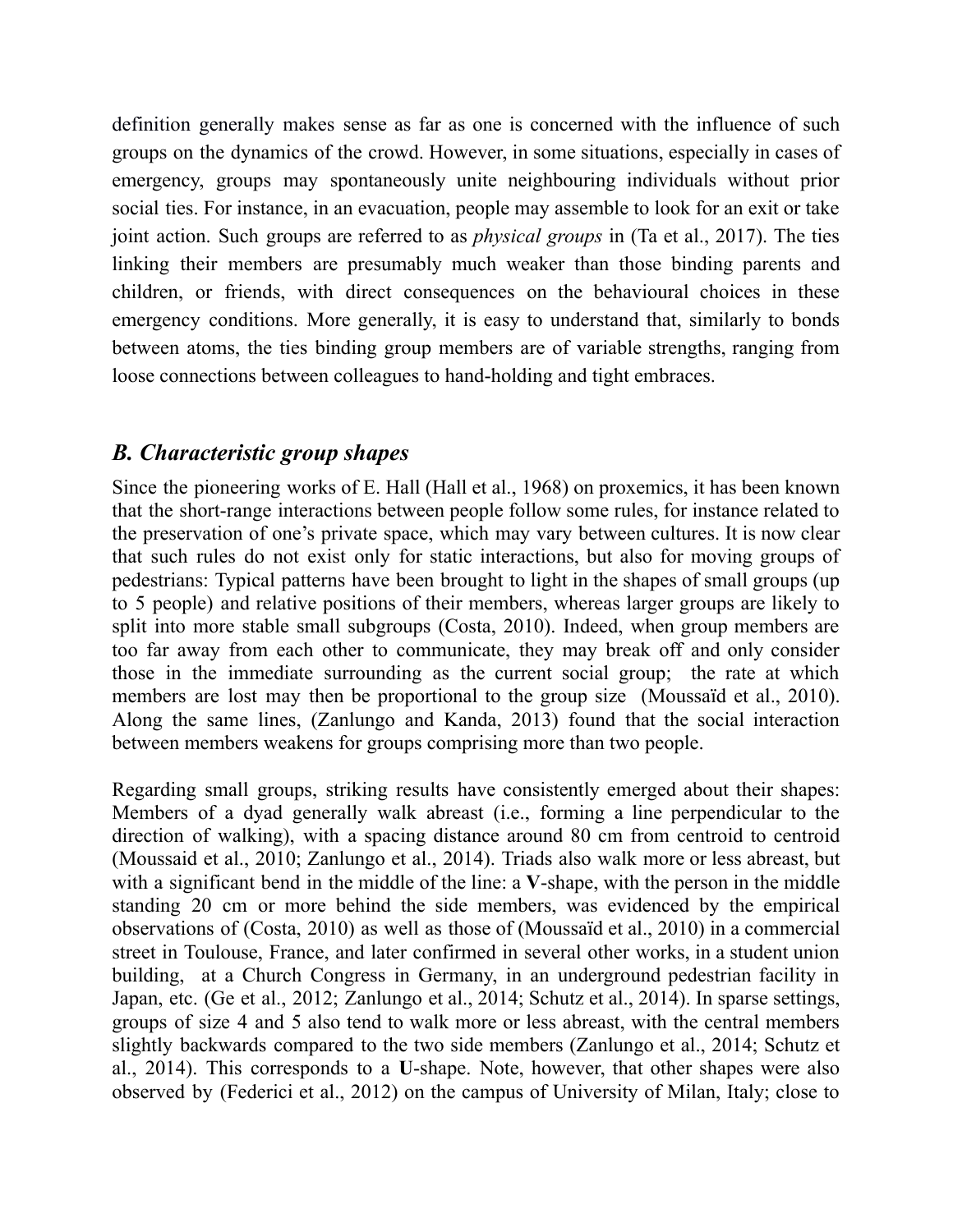one third of the four-member groups were reported to be in a rhombus-like shape. In **Figure 1**, we have gathered empirical measurements of the relative positions of pedestrians in groups of different sizes and adjusted their dimensions so that they have the same scale; this comparison bolsters the consistency of the reports about typical group shapes.

**Figure 1**: Empirical statistical distributions of the relative positions of pedestrians in groups of distinct sizes, **(a)** at a Church Congress in Germany, **(b-c)** on a commercial street in France, **(d)** in an underground pedestrian facility in Japan. The figures were adapted from the reference at the left of each row and adjusted to the same scale.



It is arresting that these group shapes stand in stark contrast with what one would expect from aerodynamics. Indeed, aerodynamics would favour **Λ**-shapes (i.e., inverse **V**-shapes), with a prominent leading edge to deflect air flows (think about the nose of an airplane). Similar **Λ**-shapes make the front leader more visible to other members, which facilitates following behaviour; this **Λ**-shape is thus observed in bird flocks. In contrast, the **V** and **U**-shapes observed in pedestrian groups are likely to originate from its making communication easier (Moussaïd et al., 2010) and requiring less twisting of the head (whose most comfortable orientation is in the walking direction) to gaze at the closest neighbour(s) (Zanlungo et al., 2014).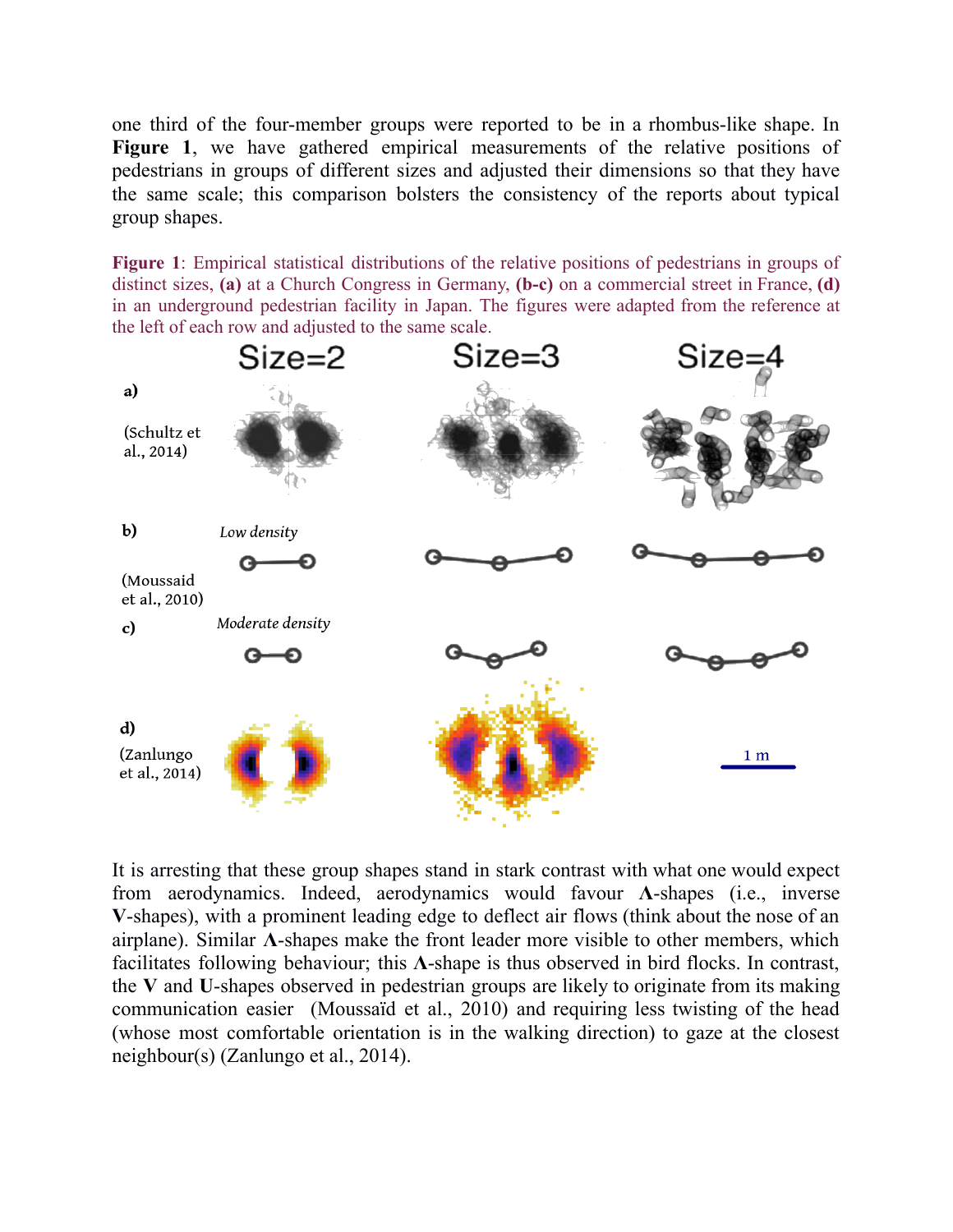Nevertheless, these shapes are subject to variations. Notably, when the crowd's density increases, the configuration of the group becomes more constrained and it tends to shrink laterally, as shown in **Fig. 1(c)**. Pushed to an extreme, this leads to the formation of river-like groups, reminiscent of ant columns (Helbing et al., 2005), even though the analogy between pedestrians and ants is arguable. As a matter of fact, small groups naturally exhibit characteristic modes of fluctuations, revealed by principal component analysis (Ge et al., 2012); these include a lateral stretching mode and a streamwise elongational ('deformation') mode. This structural flexibility of the group enables it to adapt to external constraints. Finally, Zanlungo and colleagues have paid particular attention over the past years to the factors that may influence the configurations of small groups. Among other results, they observed that the relation binding group members affects the structure, with couples walking very close and abreast while dyads and triads of colleagues (work-oriented groups) keep a larger spacing distance (Zanlungo et al., 2017; Zanlungo et al., 2019). Regarding gender, (Costa, 2010) reported a stronger tendency for abreast walking in mixed dyads and then female dyads, compared to male dyads or triads, whereas same-gender triads were found to be more ordered than mixed ones by (Zanlungo et al., 2019). Besides, men within a triad tend to keep more distance between themselves than women (Zanlungo et al., 2019). All in all, while there are robust results concerning group shapes, various factors such as gender, purpose, and personal relation within the group influence the detailed group configuration.

## *C. Group speeds*

Beyond the shape of groups, robust findings have also appeared about their speed. In particular, field studies have consistently shown that groups move slower than single pedestrians and that their speed is reduced as the group size increases, up to 3 or 4 members, at least in not too dense settings. For instance, (Gorrini et al., 2016) measured that dyads walk 30% more slowly than single individuals in the pedestrian gallery that they observed. Investigating groups larger than dyads, (Moussaid et al., 2010) reported a linear decrease of speed with growing group size.

**Figure 2** presents empirical measurements of group speed for groups including 1 (single individuals) to 4 members, collated from diverse published works. (Of course, we do not make any claim of exhaustiveness in the content of the figure). The first observation that one can make is the systematic reduction in speed as the number of members grows from 1 to 3, and the less clear change between 3 and 4-member groups, possibly partly owing to statistical uncertainty.

Some convincing explanations have been put forward to rationalise the observed reduction in speed. They involve the '*need to maintain spatial cohesion to communicate*' (Gorrini et al., 2016), the *'cognitive load*' associated with the intra-group social interactions (Zanlungo et al., 2014), the deceleration to adjust one's head orientation to facilitate eye contact and communication, and possibly the 'non-aerodynamic' profile of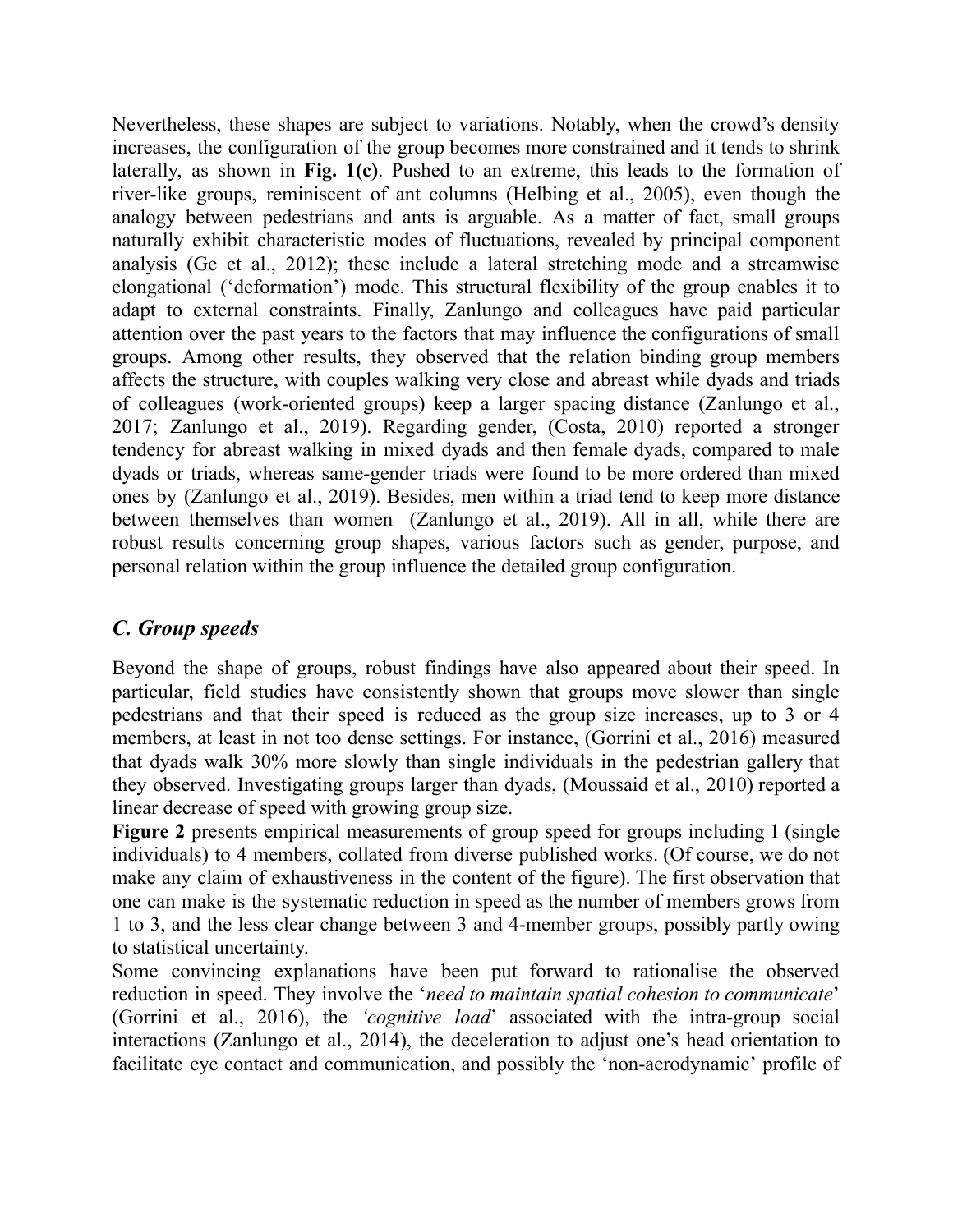some group shapes at high densities (Moussaid et al., 2010) (note that some of the foregoing explanations bear similarities).

While the trend of reduced speeds for larger groups systematically appears in **Fig. 2**, the variability between the different studies of the speed measured from one group size is conspicuous. Speed values for individuals range from 1.0 to about 1.4 m/s and the difference is even larger for triads, with values ranging from about 0.7 to 1.2 m/s. Similarly to the question of group configuration, part of these variations can be accounted for by a more careful empirical inspection of the groups from the standpoint of gender composition, age, height, and purpose. Indeed, male dyads and triads walk faster than their female counterparts (Zanlungo et al., 2017; Zanlungo et al., 2019). Groups with tall people walk faster, while those with elderly or children move at reduced speed, which is in line with (Gorrini et al., 2016)'s observation that ederly pedestrians walked 40% slower than other adult groups (Gorrini et al., 2016). Finally, groups of work colleagues move faster than leisure-oriented groups (Zanlungo et al., 2017).

**Figure 2**: Dependence of the mean speed of the group on its size, according to the publications listed in the legend. The error bars represent standard errors. For (Schultz et al., 2014), the central values are medians and the standard deviations  $\sigma$  have been inferred from the interquartile range (IQR) using  $\sigma \simeq \frac{lQR}{1.25}$  under the assumption of normally distributed data. 1.35

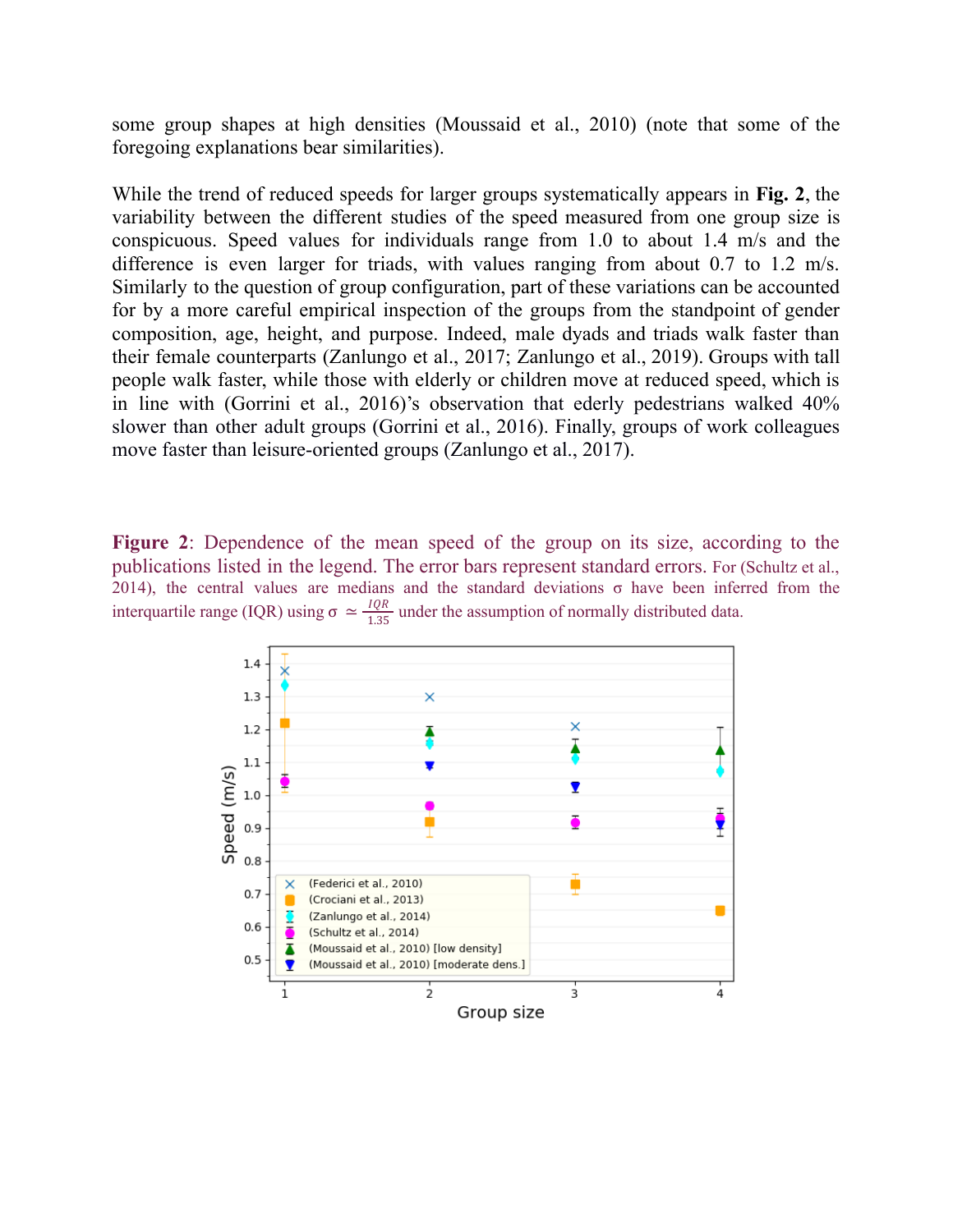# *D. Automated detection and identification*

To conclude this first Chapter, we note that scientific endeavours to automate the detection of pedestrian groups are thriving, which is only partly caused by the Covid-19 related efforts to distinguish related people from non-related ones on videos, in order to verify compliance with the physical distancing guidelines.

Already in 2012, and following (Zou et al., 2011)'s focus on the statistics of private space in pedestrian groups, (Ge et al., 2012) proposed an automatic detection of groups, based on the criteria of (McPhail & Wohlstein, 1982). They found that pedestrians who are walking side-by-side are more likely to form a group compared to pedestrians who are walking at similar distance but in front-to-back configuratio[n.](#page-32-0) (Khan et al., 2015) resorted to computer vision for the same task, using only the start and end points of trajectories, instead of the full ones, to classify agents into groups. More recently, (Pouw et al., 2020) proposed an algorithm to cluster the network of interactions, weighted by mutual distances and contact times, so as to identify family or group clusters.

# **II. Impact of social groups on the collective dynamics**

After the identification of social groups and the exploration of their 'microscopic' properties conducted above, this Chapter is aimed at gathering empirical data about the impact of groups on crowd dynamics. <sup>3</sup> Some (limited) numerical results will also be presented, but their relevance will be put to the probe by comparison with experimental data as much as possible.

# *A. Unidirectional flows*

The fundamental diagram associated with unidirectional flow is naturally a feature of paramount importance for pedestrian studies (as it is for vehicular traffic): It is central for the dimensioning analysis of facilities and, in particular, corridor widths so that they meet desired standards either in operational or in emergency modes. Therefore, it features among the criteria propounded by (Köster et al., 2014) for the validation of crowd models with social groups.

Several relations between the specific flow *J* and the density ρ have been put forward, notably that of Weidmann (1993), on the basis of empirical studies or controlled experiments. However, in the past decade researchers have started to wonder about the influence of social groups on these results. Somewhat surprisingly, while the reduced speed of social groups in free flow is well established (see **Fig. 2**), small groups may have

<sup>3</sup> Collision avoidance between groups will be addressed in **Chapter III**.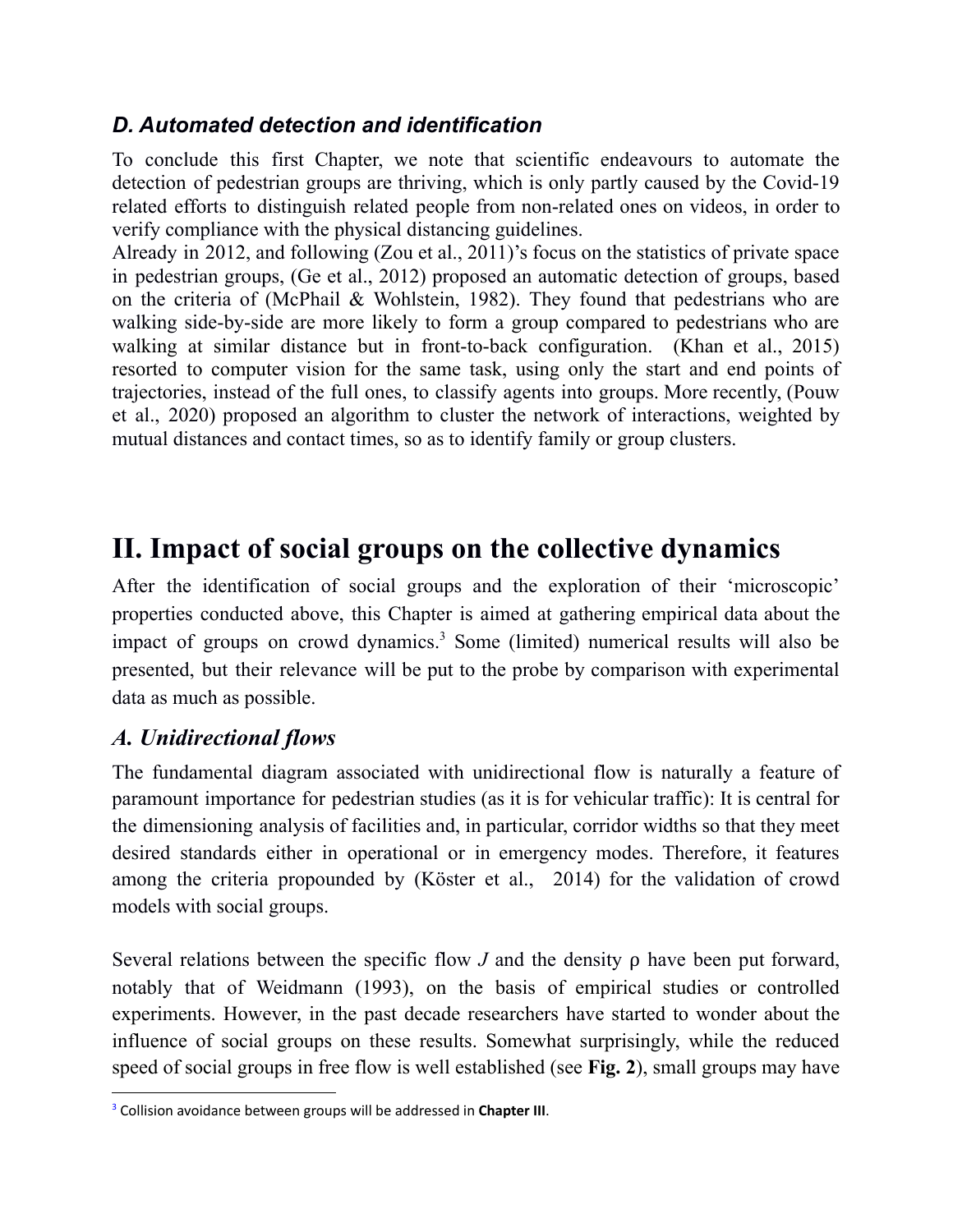only little impact on the fundamental diagram, at least at medium to high densities (higher than 1 ped/m²). Indeed, the latest experiments by (Hu et al., 2021) found that, at densities between 1.25 and 4 ped/m², crowds made of individuals ('atomic') did not flow considerably faster than crowds made of dyads, with the difference between the two situations hardly visible in the midst of the experimental variability. In fact, atomic crowds even seemed to display a slightly more pronounced slowdown as the density increased, possibly owing to the higher capacity of groups to adapt their configuration. That being said, note that this result is at odds with the output of the discrete model of (Crociani et al., 2017b), predicting a lower flow in the presence of dyads, and the experiments with counterflow of (Crociani et al., 2017a) [see Fig. 6 of that reference].

# *B. Multidirectional flows*

At low density, one expects to recover the situation of free flow, where groups are slower. This expectation is confirmed by passive observations of popular Fairs in Germany (Oberhagemann, 2012), in which one should however underline that the flow was multidirectional, and not unidirectional. These empirical results are particularly interesting because the dependence of speed on *both* the group size and the local density is reported. In **Fig. 3** we plot the data tabulated in (Oberhagemann, 2012) to show these dependencies. It is remarkable that the discrepancy of speed depending on size at low densities tends to shrink at higher density.

These findings are not corroborated by the controlled experiments of bidirectional flow performed by (Crociani et al., 2017a), in which similar speeds are reported for sparse crowds, whether atomic or made of groups; as the density grows the latter exhibit a more pronounced reduction 4 in speed, suggesting that the peak flow may be lower too. However, in these experiments, only groups of size 2 (i.e., dyads), consisting of participants asked to *try to keep close to one another*, were considered and these dyads were mixed in the crowd with individuals, which may explain part of the difference. Indeed, the difference in speed between individuals and dyads is less than **0.2m/s in Fig. 3**, so that the flow of a crowd mixing these two constituents is not expected to differ much from that of an atomic crowd.

<sup>4</sup> A numerical model by (Zanlungo et al., 2020) also finds a stronger speed reduction in crowds involving groups, except at very high densities.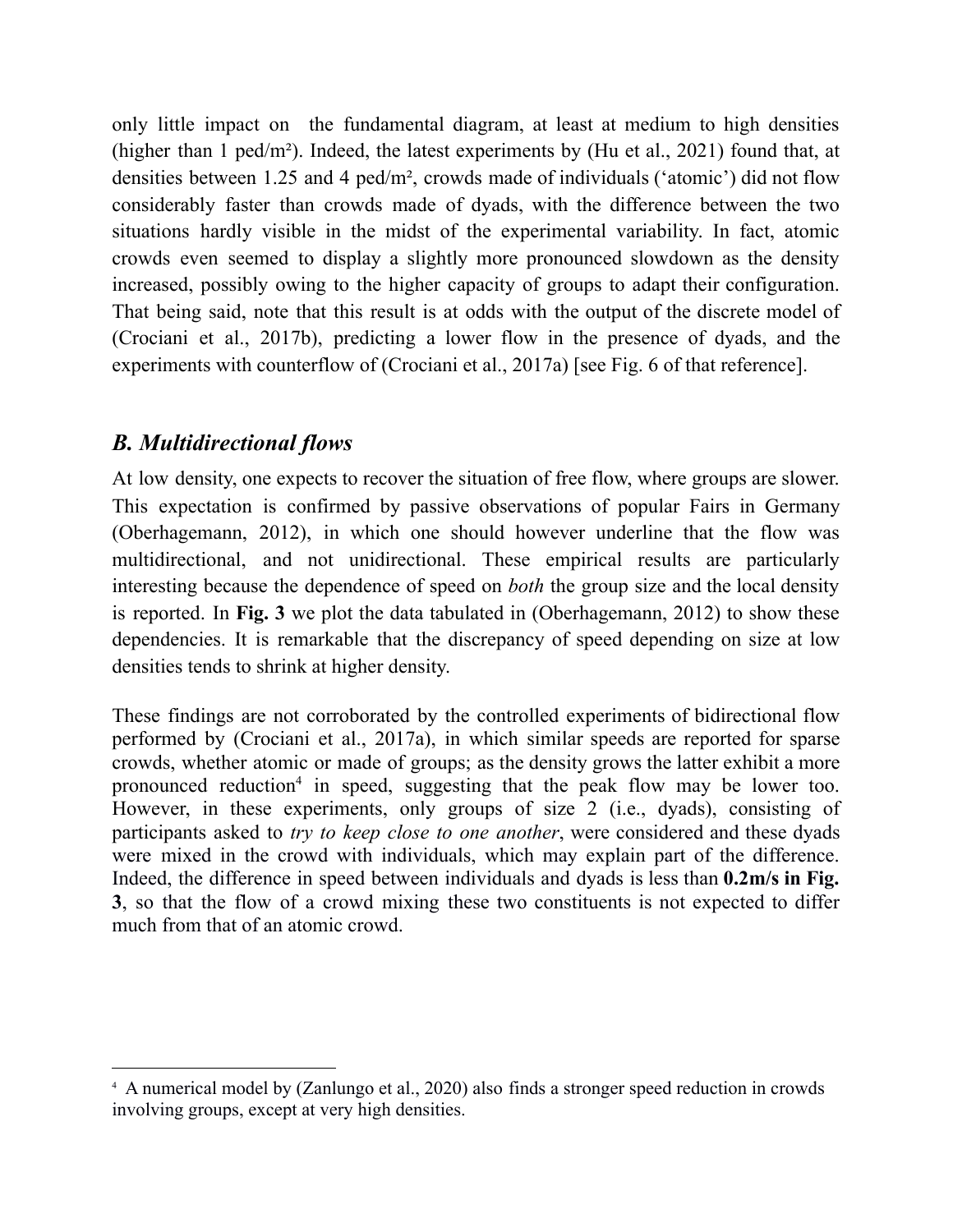



## *C. Bottleneck flows and emergency evacuations*

Evacuation is obviously a central concern for safety science and for the design of public facilities, which must ensure the possibility of a safe and efficient evacuation in the event of an emergency. Casualties are still grieved every year because of too lengthy or hampered evacuations when a safety hazard took place.

Despite this importance and the numerous studies dedicated to the topic, the influence of social groups on evacuations remains largely uncertain and controversial, with some apparent contradictions in the literature between reports of positive effects (Von Krüchten et al., 2017) and indications of detrimental ones (Bode et al., 2015). At least two factors can explain the current state of things.

#### *(1) Complexity of the evacuation process*

The first one is that an evacuation is in fact a complex process, consisting of different stages (Nicolas et al., 2016; Bernardini et al., 2019): (i) a pre-movement stage, when the decision is taken by people to start evacuating, (ii) a movement stage, where an escape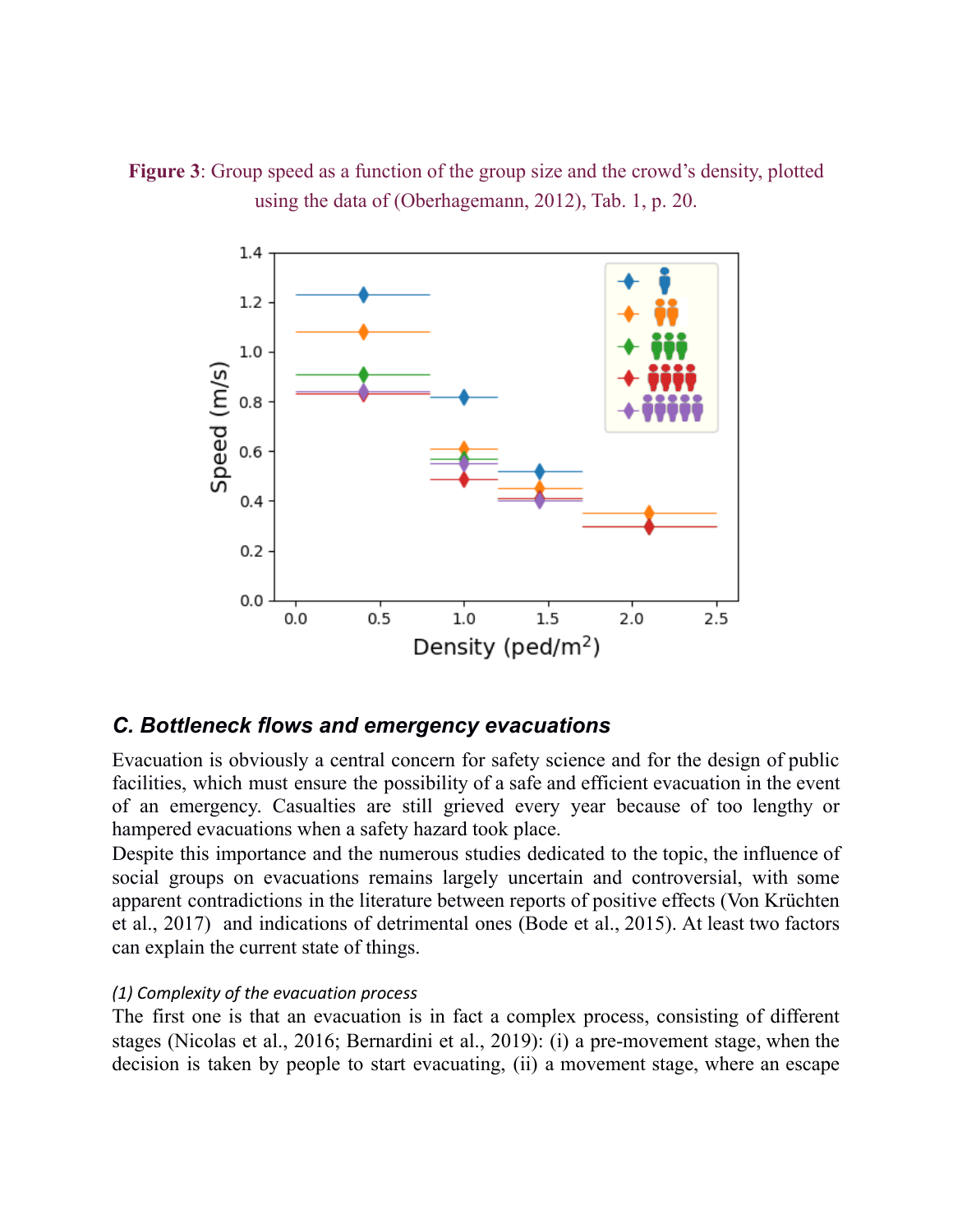route is selected (Hassan, 2013), either individually or collectively, and followed, (iii) possible delays at bottlenecks, whose limited capacity limits the outflow of the crowd. Regarding the pre-movement stage (i), controlled experiments suggest that social groups may take longer to respond to an alert (Bode et al., 2015). Nevertheless, it is not clear to what extent these results obtained in a specific setting with a limited number of participants can be generalised to real emergency scenarios.

The choice of an escape route [point (ii)] is influenced by different factors (Hassan, 2013), including the visibility conditions, knowledge of the premises and the locations of the exits, psychological state of the crowd, and the presence of leaders and social groups (Li et al., 2020). Often, there is an interplay between these factors, so that their individual influence is hard to disentangle. For instance, controlled experiments with participants wearing partly opaque eyepatches suggest that maintaining social groups may delay the evacuation under normal visibility conditions and that suboptimal structures (such as large groups walking side by side) are then seen. To the opposite, under reduced visibility groups had a positive effect, with an enhanced tendency to follow one another towards the exit, often by means of physical contact (Xie et al., 2020). Note in passing that the ability to infer somebody else's movement direction improves substantially with experience (Mojtahedi et al., 2017), so the inference might be more successful for socially related people. The network of pre-existing social relations helps understand or predict the formation of groups or isolated evacuations in the event of an evacuation (Li et al., 2020); pedestrians will tend to follow people whom they know, or who have great leadership or are the most talkative. Guidance and exchange of information between acquaintances towards a less congested exit path (e.g., staircase) have also been witnessed during evacuations (Han & Liu, 2017; Bernardini et al., 2019). In a similar context of study, simulations suggest that leaders can efficiently guide the crowd in poor visibility conditions (only a small fraction of such leaders is needed for the evacuation of large crowds), but their impact becomes negative when visibility is satisfactory (Ma et al., 2016).

Finally, the delays possibly incurred at bottlenecks (doorways, narrowings, etc.) have been the focus of considerable research, but the effects of social groups in this regard remain debated. One should recall that, for the most competitive egresses, arches of pedestrians will form at the exits and may produce transient clogs, which can delay the egress (Pastor et al., 2015) but also lead to the build-up of high pressures. The formation of these arches varies with the body size of pedestrians, their behaviour, and the dimensions of the exit (Yu et al., 2005). Body size and exit width are to be taken into account relative to each other: Arches form when the exit cannot accommodate many pedestrians passing simultaneously. Behavioural effects are also intuitive: As selfish actions and vying behaviour are witnessed, pedestrians become aggressive and try to squeeze past those in front. When an individual collides with others, they choose the temporarily accessible route nearest to them, and squeeze past. However, they cannot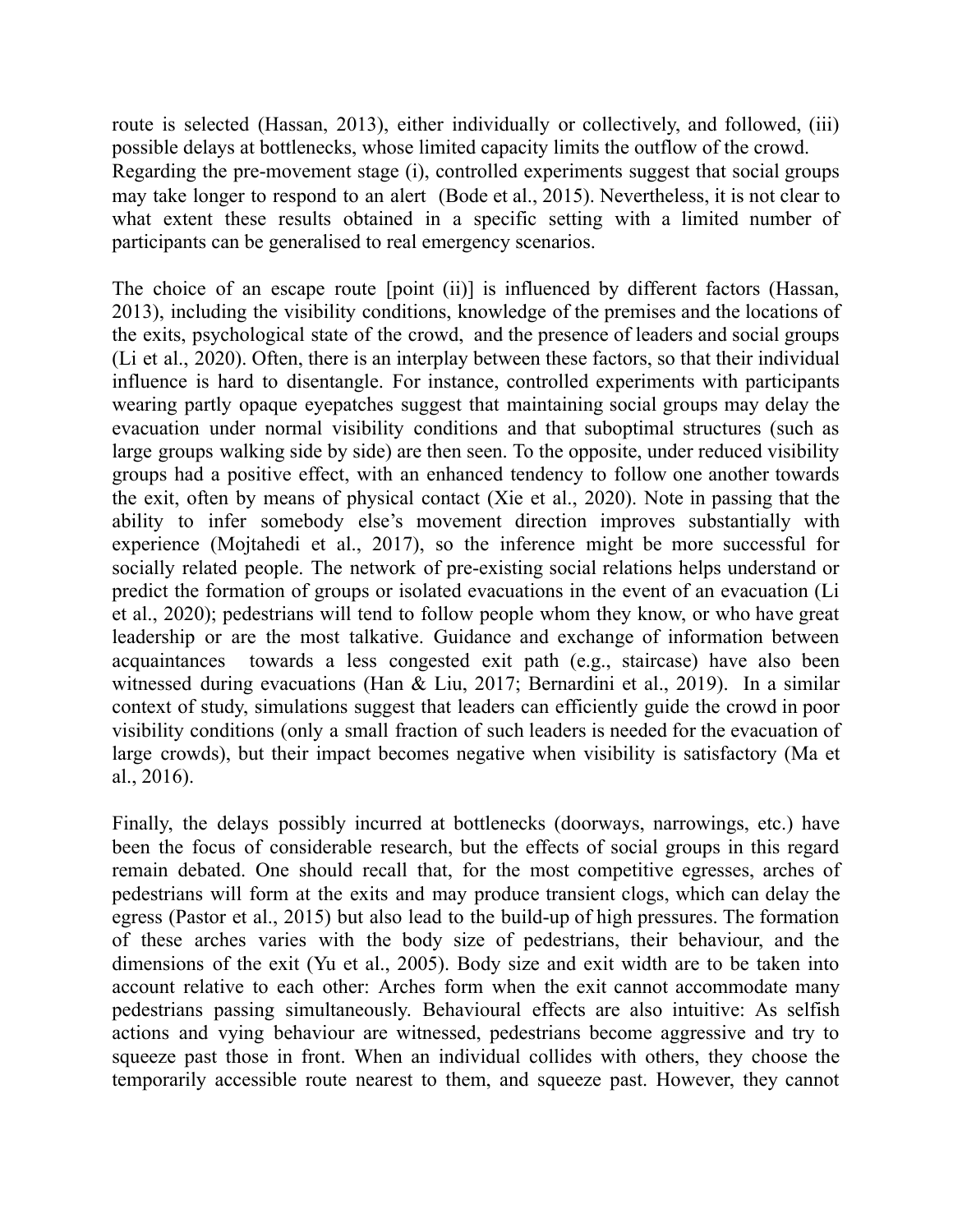squeeze through the gaps of preceding pedestrians if these are too narrow. These physical interactions among people cause arching and clogging, and jams build up around the exit.

Running counter to this effect, it has been suggested, on the basis of controlled experiments with crowds of 32 to 46 pupils, that large social groups may reduce the evacuation time thanks to the enhanced capacity to self-order near the exit; the formation of queues does indeed mitigate the foregoing issues (jams) (Von Krüchten et al., 2017). The effect of dyads, however, is seen as detrimental in (Crociani et al., 2017b), owing to the resulting slower walking speed and lower pedestrian flow. In the light of experiments involving 12 pedestrians in a square room (10x10m) with six exits, (Bode et al., 2015) also report a longer time to move close to the exits for members of groups, compared to individuals.

### *(2) Complexity of human behaviour*

The second factor that may explain the unclear state of things lies with the complexity of human behaviour. A dedicated review (Zhu et al., 2020) highlights the critical importance of human behaviour on the outcome of building emergencies, both in relation with the choice of an escape route and in the interactions with other evacuees. Diverse manifestations of social attachment that have been observed to influence emergency response are reported in (Bernardini et al., 2019). Besides, human [behavior](#page-29-0) is always correlated with the state of their social [environments,](#page-29-0) building environments, and [emergency](#page-29-0) situations (Thalmann et al., 2000; Zhao et al., 2020; Zhu et al., 2020)[.](#page-32-1) In this respect, too, social groups may have opposite effects (Ma et al., 2017). Indeed, the cooperative behaviour of people within small groups can favourably affect the evacuation time (Ma et al., 2017). On the contrary, the lower speed of groups, especially those formed in the presence of intimate social relations, may slow down the overall evacuation and disturb the crowd flow, and the internal cohesion of groups may come at the expense of less attention to other people, resulting in more vying behaviours between groups (Von Krüchten et al., 2017).

# *D. Miscellaneous*

Beyond evacuation issues, the detection and the analysis of pedestrian groups have found previously unexpected applications in the context of the Covid-19 pandemic. Indeed, social distancing guidelines have been enforced by and large in many countries in order to limit the risks of transmission of the SARS-CoV-2 virus. Commercial software solutions (notably based on machine-learning) have been proposed to automatically control the abidance by these prescriptions in large facilities. However, this requires identifying social groups, because social distances need not be respected within tight groups such as a parent and their children or a couple. Accordingly, in their recordings on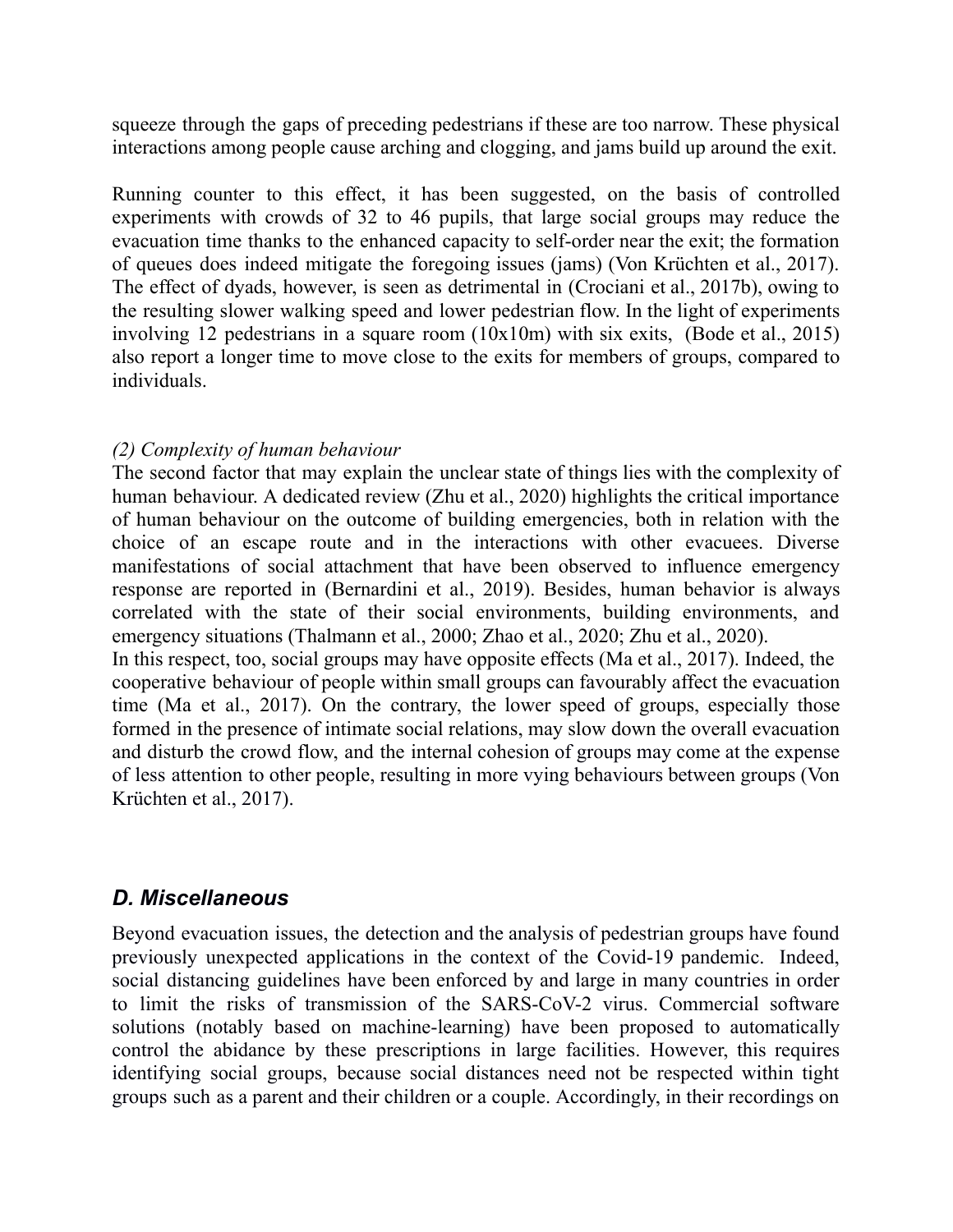a platform of the Eindhoven train station, (Pouw et al., 2020) first identified social groups and then measured separation distances which were found to be larger than before the enforcement of the rules.

Beyond these observations, groups also impact the model-based assessment of the actual risks of viral transmission in pedestrian crowds. Indeed, if one pedestrian on a street or in a public facility happens to be infected and contagious, the risks of transmission to other pedestrians should be modulated according to their relation with the index patient: If they are members of his or her group, it is very likely that they have already interacted with the index patient in situations that raise higher risks (e.g., at home), whereas unrelated people are only exposed in the observed street or pedestrian facility. This distinction led (Garcia et al., 2020) to exclude fellow group members in their assessment of the risks of new infections amid outdoor crowds, which were evaluated using spatially resolved transmission models. It seems to us that this 'group factor' deserves more attention in Covid-related studies of pedestrian dynamics, where it has often been overlooked so far.

# **III. Methods to model groups in numerical models**

The previous Chapters have shed light on some prominent characteristics of social groups in crowds and the (established or still hypothesised) impact of these group structures on the collective dynamics. How, and to what extent, are these features captured in numerical models for pedestrian dynamics? By addressing these questions, this section aims to light the path for prospective modellers in a dither. Therefore, we shall keep clear from the desire to exhaustively enumerate all previous works or detail their implementation in depth (which can be found in the references). Instead, we shall endeavour to delineate the main modelling approaches, their mutual connections, as well as their successes and limitations.

We have identified three key questions regarding the modelling of groups,

1) How is the cohesion, or compactness, of the group maintained in the simulations?

2) How is the configuration of the group, notably in terms of relative positions, replicated?

3) At a more strategic level, how are specific behaviours (expected from group members in some situations) implemented?

As will be shown, the answers largely depend on whether the simulations consider a leader guiding each group or not. In the following, we address these questions first in the case of lattice-based models, widely known as cellular automata (CA). Secondly, turning to continuous models, we will see that the strategies often mirror those introduced for CA, but raise particular challenges.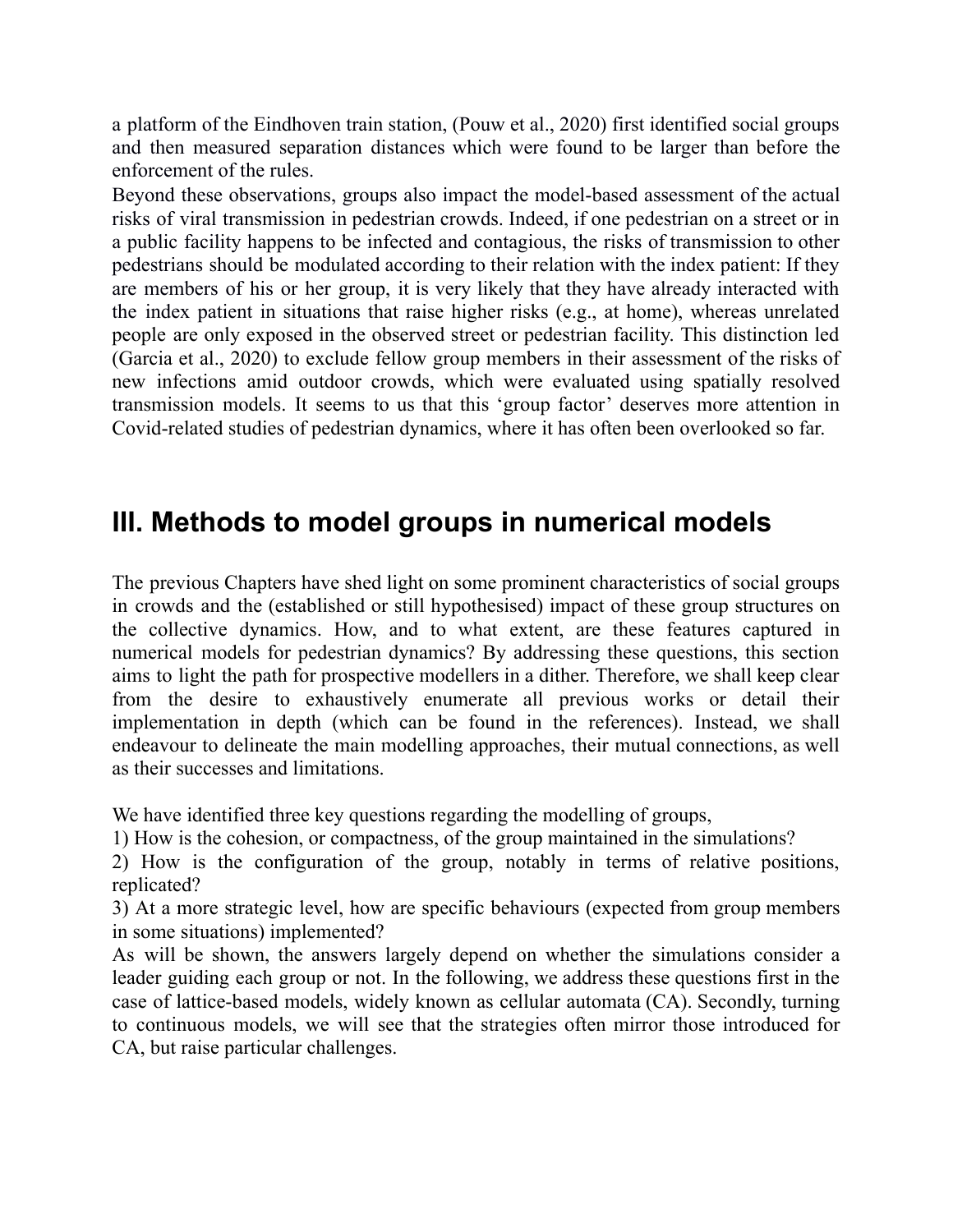### *A. Lattice-based models (cellular automata)*

CA are widely used in the field of pedestrian dynamics (Burstedde et al., 2001; Maury and Faure, 2018), perhaps in large part because of their easy implementation and the fewer technical issues and unexpected behaviours that they induce, compared to their continuous counterparts, at the expense of less versatility. In these lattice-based models, the geometry of space is discretised, so that agents evolve on a checkerboard, hopping from cell to cell (or from a set of cells to another one, in the more recent versions featuring a *finer meshgrid*). These discontinuous hops in space entail a discretisation of time as well. Movements are thus jerky, which opens different possibilities for the update sequence: Do all agents try to move at the same time (*parallel update*) or do they move one by one (*sequential update*), and in the latter case always in the same order (*frozen*) or not?

When her turn arrives, an agent may try to hop to a neighbouring cell that is deemed attractive, from the vantage point of a generalised cost, or 'floor field',  $V_i = V(x_i, y_i, O_i, ...)$  which will notably depend on the cell coordinates<sup>5</sup> and current occupancy  $O_i^6$ . With these notations, a deterministic evolution leads to the selection of the neighbouring site *j* with lowest  $V_j$ ; nonetheless, stochastic rules are often preferred, where site *i* is selected e.g. with a probability

$$
p_{i} = \frac{e^{-v_{i}}}{\sum_{j} e^{-v_{j}}}
$$

This discrete-choice model has the advantage of being familiar both to physicists, who interpret it as a Boltzmann distribution with  $k_{B}T = 1$ , and to economists, who regard it as a multinomial logit model with utilities  $U_i = -V_i$ . Note that the parallel with discrete-choice models has been pushed further by developing step-based models with utility functions that are actually specified and calibrated to minimise the difference with empirical data (Robin et al., 2009), as is commonly done in transportation theory.

### *1. Group cohesion*

With this succinct presentation in mind, there is a straightforward pathway to modelling the cohesion of groups (*question 1 above*), especially if there is a group leader. It simply consists in lowering the floor field  $V<sub>j</sub>$  of cells in the vicinity of the group leader to promote the aggregation of other members, much in the same way as does an exit. However, unlike the exit, the leader and the group members move during the simulation,

<sup>&</sup>lt;sup>5</sup> In the case of an egress, agents are attracted to the exit, as though the floor were tilted downwards in that direction, with lower *V* values.

<sup>6</sup> In general, only one agent is allowed per cell, in which case the cost *V* tends to infinity if the cell is occupied.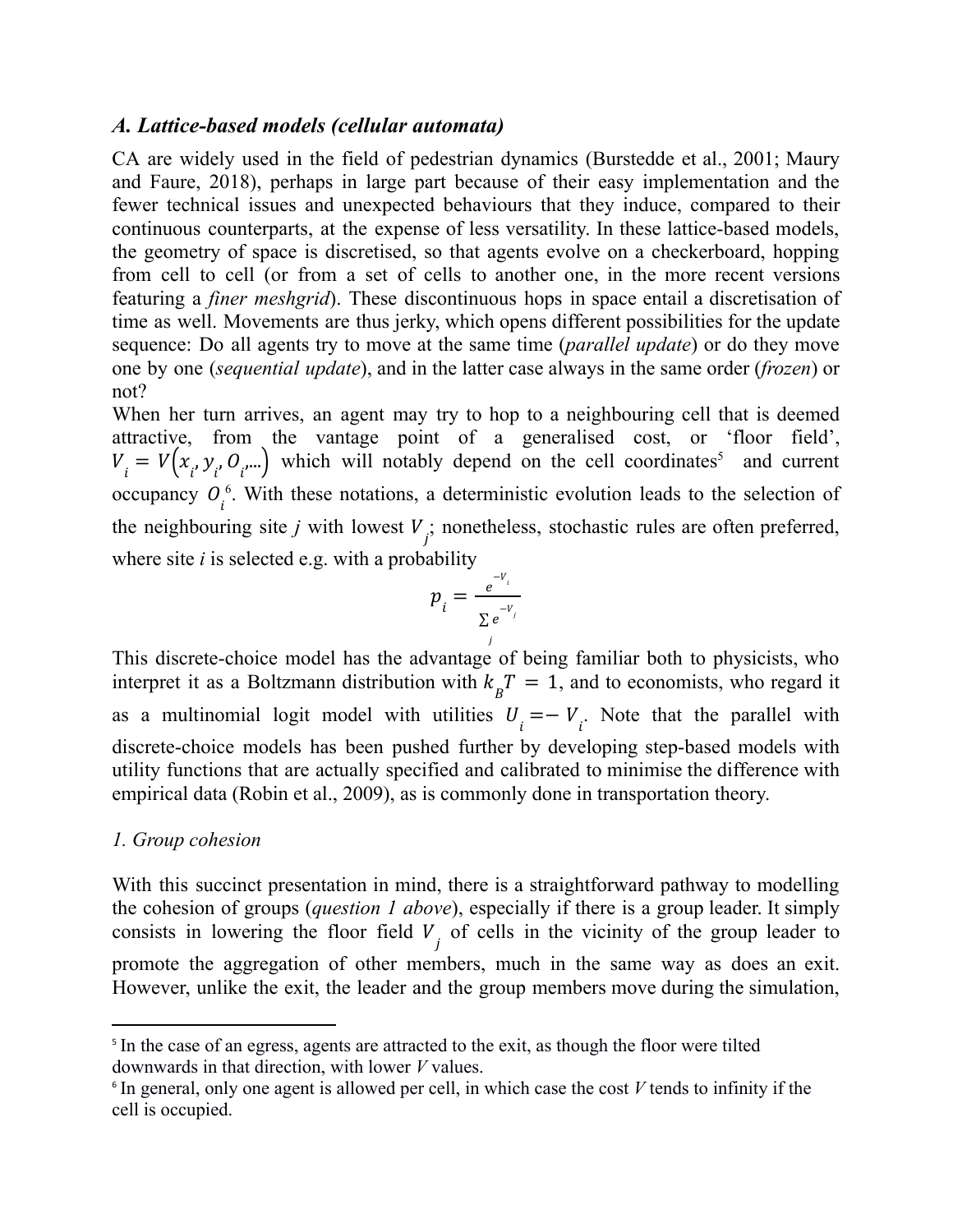so the induced floor field component is called *dynamic* (in contrast to the *static* floor field generated by the geometry).

This strategy is best illustrated by mentioning a few examples. (Lu et al., 2016) consider a dynamic part of the floor field  $V_i = k_d \cdot d_i$ , where  $k_d$  is a positive constant and  $d_i$  is the distance between the agent under study and her group leader. Alternatively, instead of penalising the distance  $d_i$  to the leader, the utility function may penalise the area  $A_i$  of the convex polygon formed by the group members (Crociani et al., 2018), which is better suited to groups with no hierarchy. While a more complex utility function is used in (You et al., 2016), the preservation of the group cohesion is more trivial, in that each group is rigid: it moves as a rigid body, whenever this move is possible for all members.

In any case, the movement of the group (i.e., of its centre of mass) in the infrastructure then largely relies on the group leader and the rules governing its evolution; the many-body group problem thus boils down to a one-body problem.

### *2. Group shape*

If there is no hierarchy in the group, members may be attracted to the centre of mass of the group, or uniform motion may be imposed on them under the control of a particular group member. For instance, (You et al., 2016) impose that the member who gains most thanks to the move (i.e., the member who has the option of motion whose generalised cost is minimal) determines the step choice for *all* members. The other group members then follow suit with the same step, which immediately solves the question of how to maintain the group structure (*question 2 above*). Indeed, since all group members always make identical steps, the shape of the group naturally remains constant.

A less rigid strategy to promote coherent group motion is to increase the utility of step choices that mirror the leader's stepping direction, viz.,  $V_i \rightarrow V_i - k_i$ , where  $k_i > 0$ , if the agent steps in the same direction as the group leader. This maintains the spatial structure of the group at low density, but not at higher density (Lu et al., 2016). This promotion of alignment is of course reminiscent of the flocking term used in continuous physical models (Vicsek et al., 1995), as we recall below. A related strategy was employed in the leader-follower model of (Robin et al., 2009), insofar as each follower selects a leader among the 'similar' neighbouring individuals and tries to match his velocity.

Still, the relaxation of the assumption of a rigid group shape gives rise to different issues, even when the groups only comprise two members. In particular, conflicts over cell occupation may artificially arise within a group, when the members aim for the same cell. (Crociani et al., 2018) remedied several of these issues, at the expense of a fairly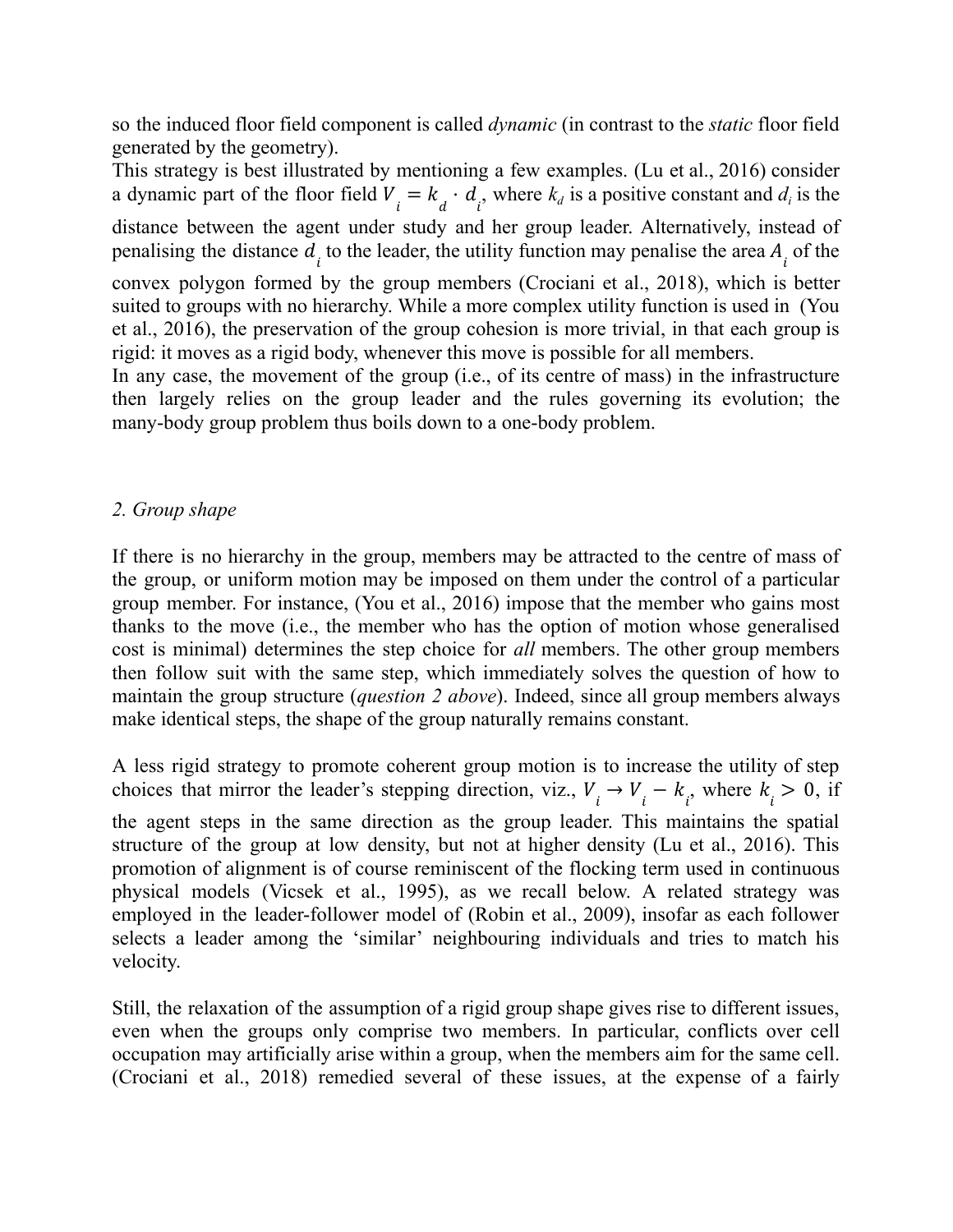complicated utility function, and calibrated and validated the resulting CA against controlled experiments, with a particular focus on dyads.

### *3. Specific behaviour*

In some circumstances, being part of a social group may affect higher-level ('strategic') decisions, which will then differ from those of single walkers, whether it be by entailing differences in behaviours, in the priority of tasks to complete, or in the routes to follow. These differences should be suitably taken into account in models.

For instance, the evacuation of a pediatric hospital involves groups of parents and children and the former are expected to take the latter in their arms to speed up the evacuation. Therefore, to describe this situation, (Li et al., 2021) allowed a child to share the same cell as one of his or her parents in their CA; group members are thus allowed to share a cell.

#### **Modelling of evacuations**

The special case of evacuation models deserves a whole paragraph of its own, because it has attracted much attention. As explained in the previous Chapter, an evacuation is a multi-stage process, with different levels of decision-making (Murakami et al., 2019), from the decision to evacuate to the choice of an exit, and bottlenecks possibly present a risk in emergency conditions. To handle the latter, the modeller needs to (i) describe the geometry of the bottleneck and clarify the emergency situation, (ii) insert the right number of people in the room and consider its degree of congestion, (iii) model the behaviour of people ahead of, and at, the bottleneck. Social groups are then inserted into the ensuing framework. As an illustration, in (You et al., 2016), the will to egress is described by the floor field

$$
V = \alpha \text{ Distance} + \beta \text{ Density} + \frac{\delta}{v},
$$
<sub>visible</sub>

where *Distance* refers to the distance to the exit, while *Density* and  $\nu$  are the

 $visible$ 

density and speed of pedestrians in the cone of vision, and  $\alpha, \beta$ , and  $\delta$  are positive parameters. Groups are then described as rigid structures moving together in the direction of the member who gains the most (lowest *V*) through the move. **Table 2** summarises the characteristics of some of the models used to study emergency evacuations numerically. In these simulations, the presence of social groups is generally found to have an effect on the evacuation time (Köster et al., 2015; You et al., 2016; Crociani et al., 2019); the effect is often adverse due to the structural rigidity of groups.

However, in addition to these effects at the bottleneck, the presence of social groups may alter the evacuation behaviours. In particular, in emergency evacuations, we expect people with strong social ties to be inclined to wait for one another and possibly backtrack to search missing members (consider the case of parents moving away from the exit to look for their missing children). These specific behaviours are usually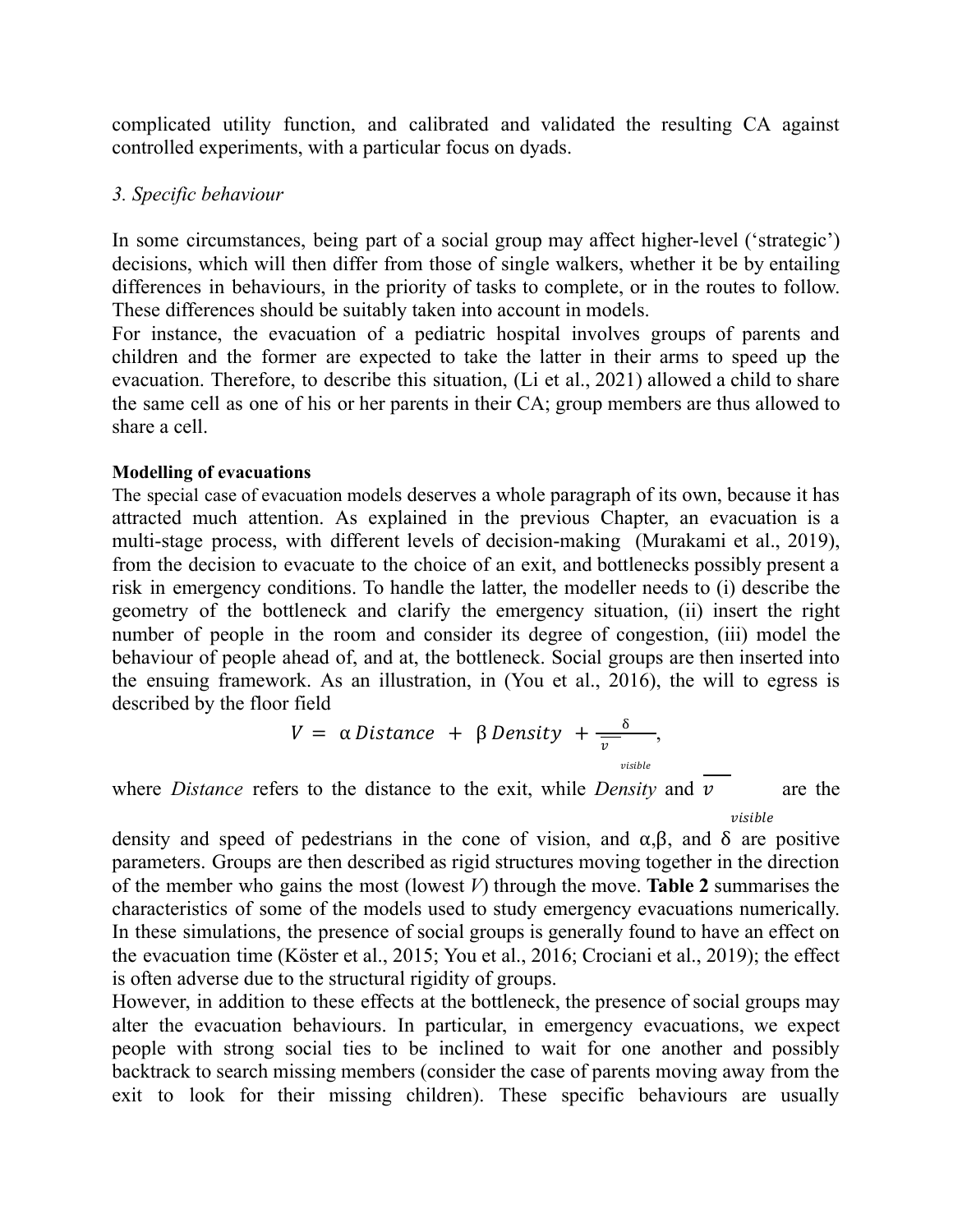implemented via sets of *ad hoc* algorithmic rules applying to group members; for instance, the 'wait + backtrack if a group member is missing' was implemented in the cellular automaton of (Yang et al., 2005). For complex sets of rules, it may be suggested to build action decision-trees, specifying different actions depending on a series of yes/no conditions, as was done by (Ta et al., 2017) in an evacuation context.

| Reference                        |                            | <b>Experimental setting</b> |                            |                   |                                                                                                                                                                                                                                                                         |  |
|----------------------------------|----------------------------|-----------------------------|----------------------------|-------------------|-------------------------------------------------------------------------------------------------------------------------------------------------------------------------------------------------------------------------------------------------------------------------|--|
|                                  | <b>Model</b>               | Crowd<br>size               | <b>Densit</b><br>y         | Flow <sup>7</sup> | Social group behaviour                                                                                                                                                                                                                                                  |  |
| Xie, R. et al, 2016              | Dynam<br>ic force<br>model | NA                          | Low<br>and<br>moder<br>ate | M                 | Group aggregation phenomenon, especially<br>the tendency for pedestrians to stay closer to<br>socially intimate group members instead of<br>simply moving to the 'group center'                                                                                         |  |
| Zhang, H. et al., 2018           | SFM <sup>8</sup>           | $100 -$<br>300              | Low<br>to<br>high          | U                 | Modified SFM in which leaders are selected<br>at central positions in the initial stage and<br>then head for the exit; group members have<br>a desired velocity directed towards their<br>leader; isolated people may join groups.                                      |  |
| Sahin, C. et al., 2019           | Multi-a<br>gent<br>model   | $60 -$<br>160               | High                       | ${\bf U}$         | Multi-agent model with mobility, health,<br>age, stress and panic attributes. Simulated on<br>Unity platform, with an undescribed<br>dynamical model.                                                                                                                   |  |
| Chu, M.L. and Law, K.H.,<br>2019 | Hybrid                     | 13,200                      | Moder<br>ate to<br>high    | M                 | No actual social group affiliation, but<br>simulated stewards may manage crowd<br>evacuation, improving the evacuation<br>efficiency.                                                                                                                                   |  |
| Han, Y. and Liu, H., 2017        | <b>SFM</b>                 | $50 -$<br>250               | High                       | M                 | Modified SFM to include (i) an information<br>transmission mechanism (notably within<br>groups) that allows agents to choose an exit<br>based on neighbours' information, instead of<br>the nearest one; (ii) leaders or guides; (iii)<br>improved collision avoidance. |  |
| Liu, B. et al., 2018.            | <b>SFM</b>                 | $100 -$<br>300              | High                       | M                 | The SFM is supplemented with an attractive<br>force between agents, whose strength<br>depends on the mutual relationship. An exit<br>is chosen by the group leader. Both initial<br>position and target goals are defined based<br>on empirical video observations      |  |

**Table 2 - Characteristics of social group behaviour during emergency evacuation found in a selection of simulations**

<sup>7</sup> **U** stands for Unidirectional / Unique exit and **M** stands for Multidirectional / Multiple exits.

<sup>8</sup> SFM: Social Force Model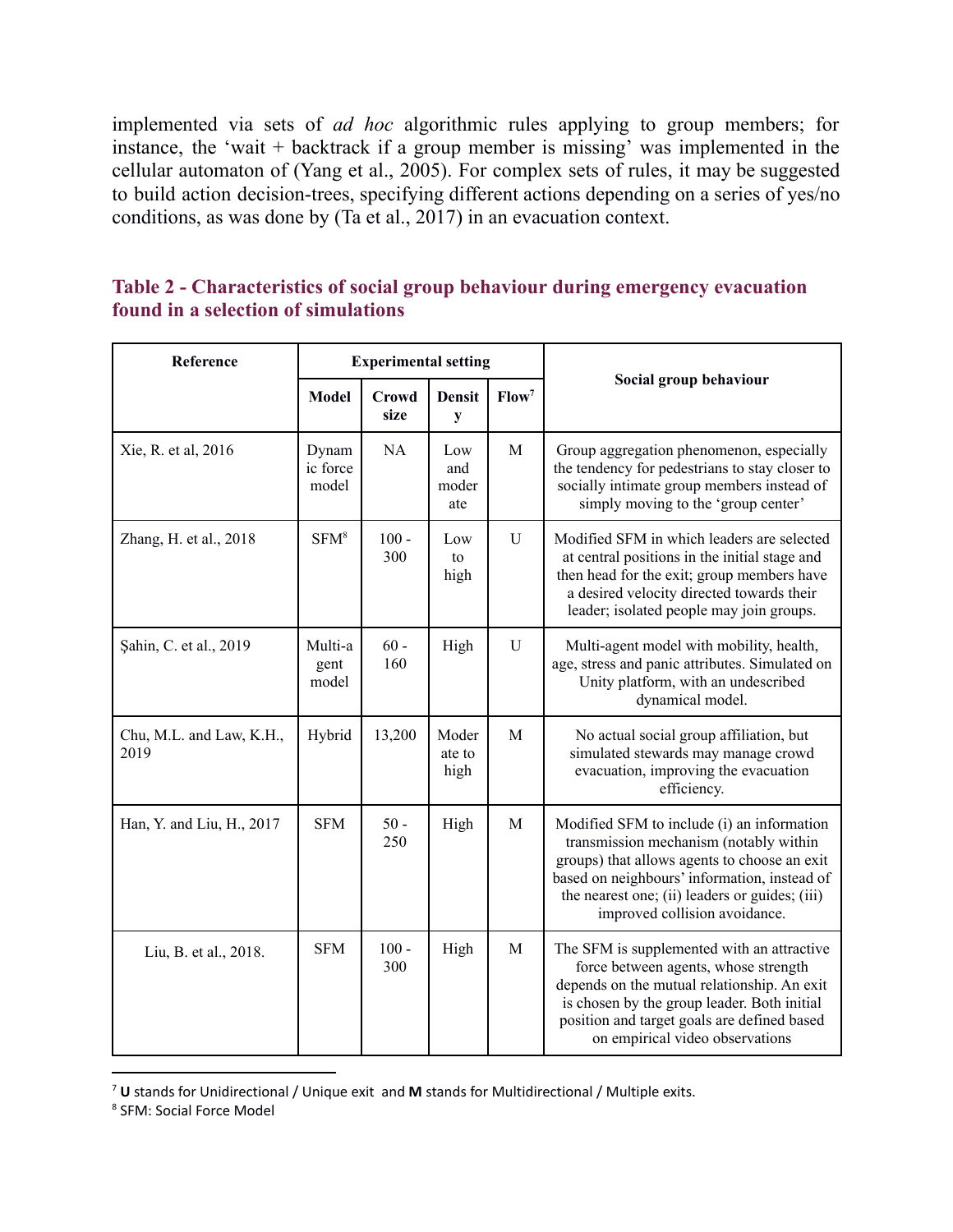| Zhao, X. et al., 2020. | Rando<br>m<br>forest | 569 | NA | М | Focus on the pre-movement phase.<br>Machine-learning of the decision-making<br>time based on data from drills; the influence<br>of social factors is highlighted. |
|------------------------|----------------------|-----|----|---|-------------------------------------------------------------------------------------------------------------------------------------------------------------------|
|------------------------|----------------------|-----|----|---|-------------------------------------------------------------------------------------------------------------------------------------------------------------------|

### *B. Continuous models*

#### *1. Group cohesion*

We now turn to continuous agent-based models. To clarify their relation with CA, one should first realise that physical equations in continuous space are often amenable to a numerical resolution on a discrete lattice. A celebrated example is the recourse to a lattice-Boltzmann method to solve the Navier-Stokes equation, the main equation of fluid dynamics: Instead of solving the partial differential equations of the Navier-Stokes equation, one may rather consider the exchange of fictitious 'fluid particles' on a lattice, which gives the same solution in the hydrodynamic limit (at least in some regimes), as can be shown theoretically by the so-called Chapman-Enskog expansion. In a similar vein, although admittedly without a rigorous demonstration of equivalence, CA implementations of the originally continuous Social Force Model of (Helbing and Molnar, 1995) have been proposed; see e.g. (Li and Liu, 2017). This very popular model is premised on Newton's equation of motion for the agents, viz.,

$$
m\ddot{r_i} = m\frac{v_i - \dot{r_i}}{\tau} + \sum_{j \neq i} f_{j \to i} + f_{wall \to i} + \xi_i,
$$

where *m* denotes a mass, tis a characteristic reaction time,  $v_i$  is the desired velocity of the agent,  $f_{j\to i}$  and  $f_{wall\to i}$  are binary forces exerted on *i* by other agents *j* or obstacles, and  $\xi_i$ is a stochastic term. Note that, here,  $f_{j \to i}$  includes both medium-ranged social interactions and short-range contact interactions. To further the analogy with physical systems, the binary forces may be assumed to derive from a pair potential  $V_{ij}$ , viz.,

$$
f_{j \to i} = -\frac{\partial V_{ij}}{\partial r_i}
$$
, the sum of these forces thus giving a contribution  $\sum_{j \neq i} V_{ij}$  to the dynamic

floor field, while the stochastic term  $\xi$  accounts for the stochastic nature of the CA rules.

If one sticks to this analogy, the attractive interaction term used in CA to enforce the cohesion of groups is equivalent to *radial* forces  $g_{ij}(r_{ij})n_{ij}$  directed towards *j* in the continuous equation of motion for agent *i*, where  $g_{ij}$  is a function that depends on the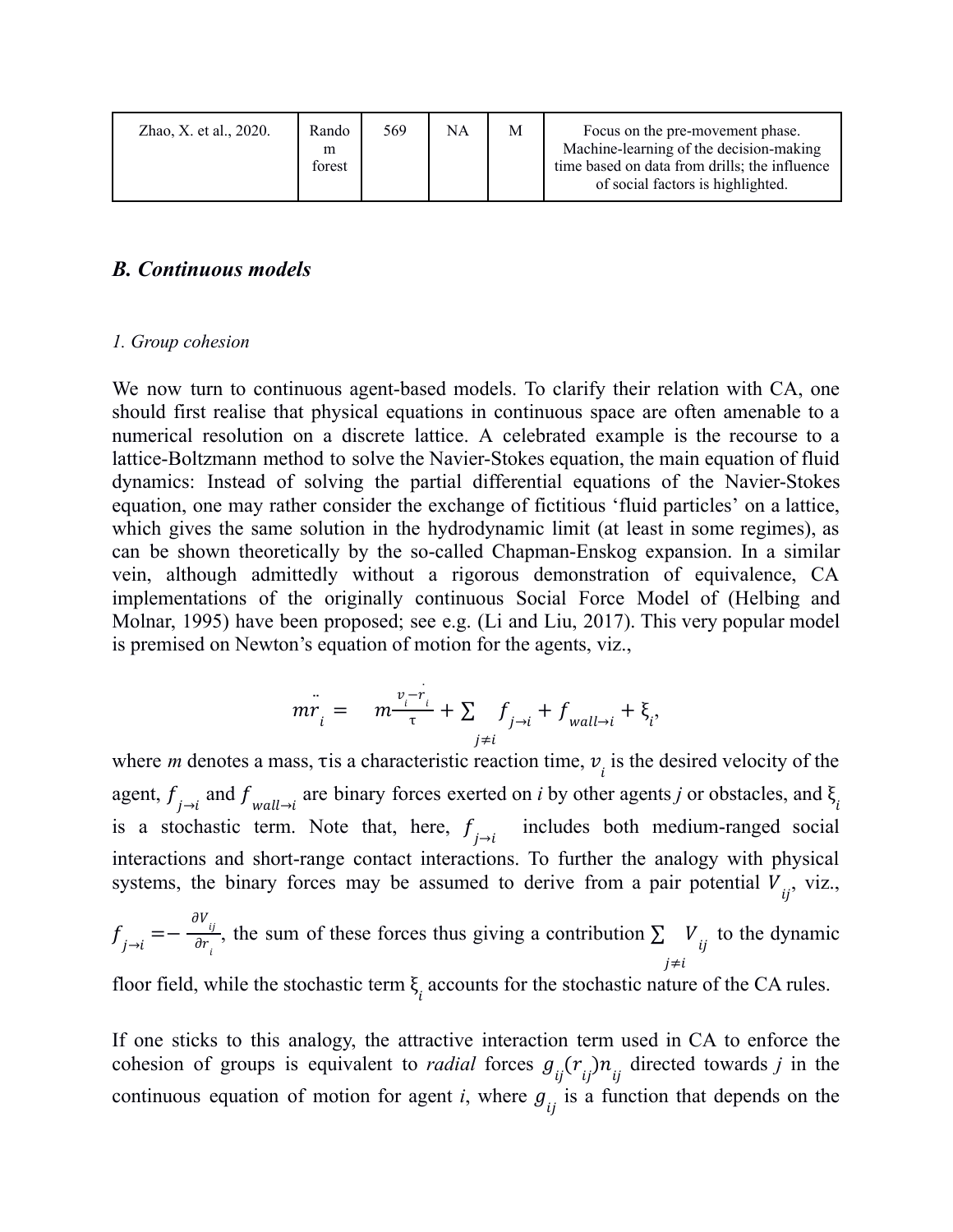distance  $r_{ij}$  between *i* and *j* and  $n_{ij}$  is the unit vector binding these two agents. This approach relying on radial cohesive forces is indeed adopted in (Li and Liu, 2017; Liu and Li, 2018), where  $g_{ij}(r) = w_{ij} \exp(\frac{r - d_{ij}}{B_i})$  if the spacing between group members *i*  $B_{i}$ ) and *j* is larger than the characteristic distance  $d_{ij}$  and zero otherwise (there is no pull if the agents are already close to one another). Here,  $B_i > 0$  and the  $w_{ij}$  weights measure the affinity between *i* and *j*.

In the presence of a group leader, one may settle with a unique radial force per member, which pulls her towards the leader, instead of having binary interactions between all group members. Alternatively, this force can also be directed towards the centroid of the group (Singh and Drury, 2009).

As in CA, this attractive term can be either substituted by, or complemented with, a term promoting alignment of the individual velocities of group members (Qiu and Hu, 2010; Chen and Wang, 2020). This term is often expressed as the average of the velocities of

the *N* group members,  $\frac{1}{N} \sum v_j$ , up to a multiplicative coefficient, with a direct inspiration

from the flocking term in Vicsek's model for bird flocks (Vicsek et al., 1995; also see Reynolds, 1987).

While these simple approaches promote the clustering of related pedestrians and their walking together, they may fall short of capturing some notable features of pedestrian groups.

In this regard, the first issue is actually not specific to pedestrian crowds, but also applies to a broader range of active systems. Indeed, physicists have come to realise the central role of perception to maintain the cohesion of groups of self-propelled particles (Lavergne et al., 2019). Importantly, perception differs from a physical interaction in that it may be, and often is, asymmetric, that is to say,  $f_{i \to j} \neq -f_{j \to i}$ . This asymmetry notably undermines the aforementioned assumption of forces deriving from a global energy potential, in the equations of motion, for a broader repertoire of interactions are then allowed.

This first crack in the analogy between the equations of motion of physical systems and those aimed at describing the dynamics of pedestrians actually points to larger rifts, which were less apparent in rule-based CA. These rifts only become deeper due to the fact that the motion of decision-making entities does not result only from a physical layer (Nicolas, 2020). In particular, their behaviour (understood as their response to their particular environment) may be governed by perception and emotion, as well as their memory. The schematic model of (Thalmann et al., 2000), represented in **Figure 4**, shows the [hierarchical](#page-31-0) level that will be performed in sequence sometimes or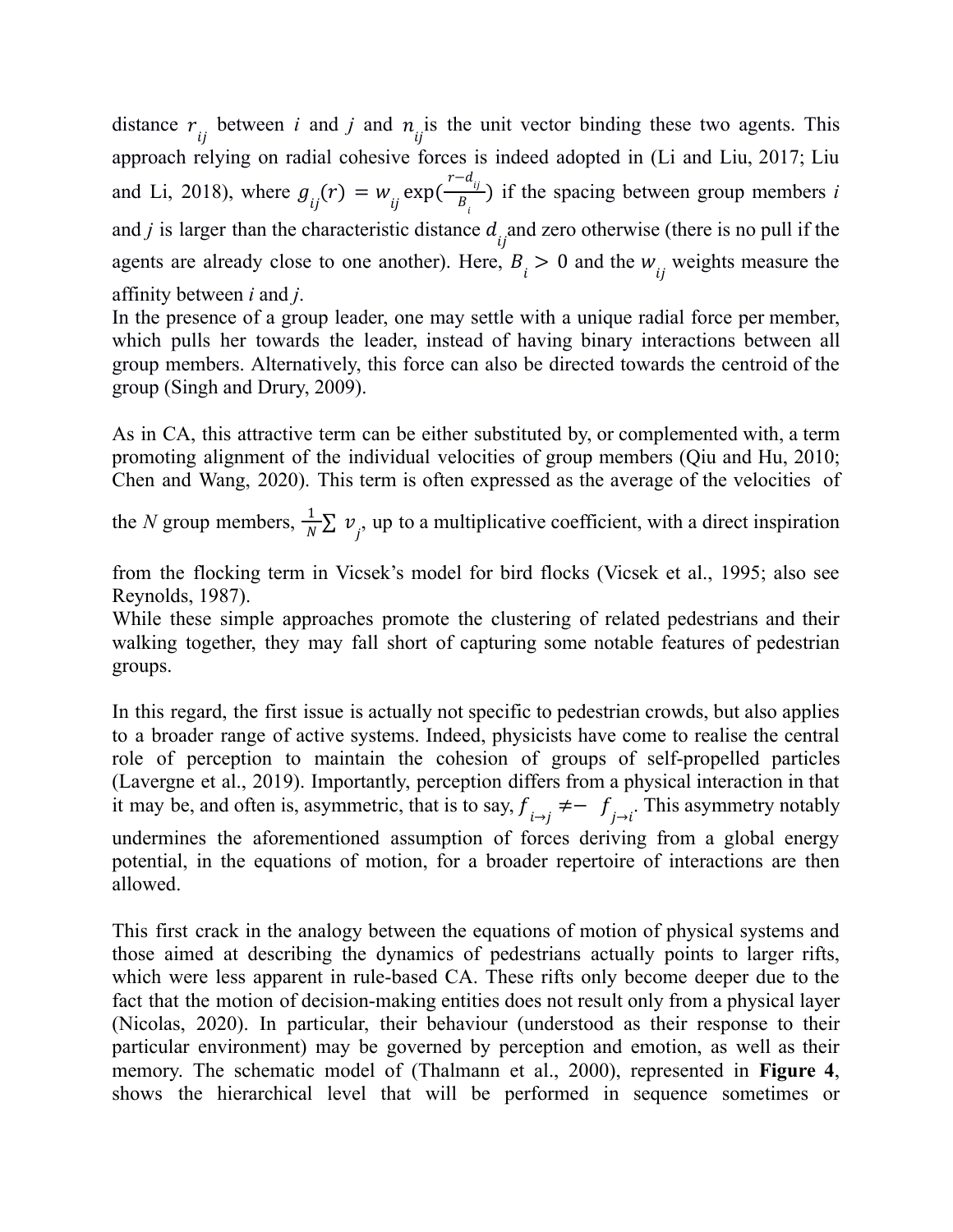concurrently to determine actions of various [complexities.](#page-31-0) The specification of a model will require describing the interactions between people and groups of agents, but also those with static objects in the spatial layout, thus calling for the implementation of mechanisms of locomotion, collision avoidance, and navigation in an iterative behavioural loop. As stated by (Kleinmeier et al., 2020), '*humans use perception, cognition and a repertoire of dif erent behaviours. They also interact*'.

In the context of walking in an outdoor setting, the influence of subjective perception on the choice of a trajectory (for instance, avoiding regions with threatening people) can be modelled with a perception-dependent repulsive force in the equations of motion (Colombi and Scianna, 2017). In the context of an evacuation, it can prompt a variety of possible actions summarised in a decision-tree (Ta et al. 2017). Such extensions of physical models may give access to a more realistic description. On the flip side, they extend the range of possibilities and free parameters and may thus obfuscate the global picture or lack generality.

**Figure 4:** Behavioral model (Thalmann et al., 2000): **a)** Sketch of the principle, **b)** Behavioural loop iteration in modelling the dynamic and static objects in a spatial layout



### *2. Group shape*

The second crack that opens up if one settles with simple attractive and flocking forces lies with the faulty group shapes that are then obtained. Indeed, these forces do not give rise to the stable structures adopted by small groups in reality and exposed in **Section IB**. This deficiency, in turn, is likely to affect the interactions between the group and the rest of the crowd and thus possibly alter the global flow properties.

Several strategies have been proposed to overcome it.

(Qiu and Hu, 2010) opted for a refined description of the intra-group relationships (in addition to also including interactions between groups, mediated by their leaders). More precisely, they introduced a matrix of intra-group weights, that is here denoted by  $w_{ij}$  and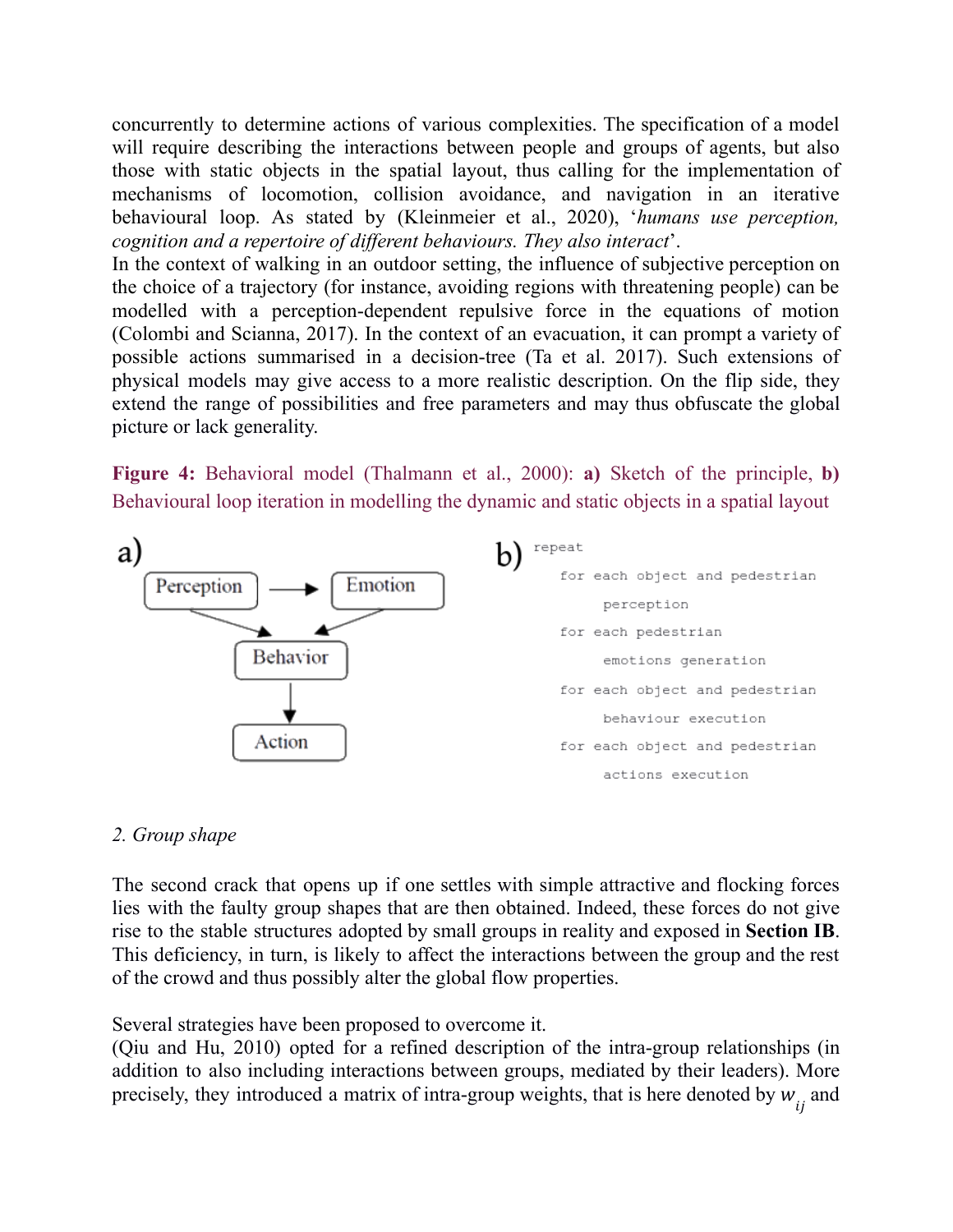that measures the relationship between group members *i* and *j*. The aforementioned attractive ('aggregation') and flocking ('following') forces are then specific to each member *i* in that their components for the interaction between *i* and *j* are weighted by  $w_{ij}$ . Different choices for the  $w_{ij}$  lead to either linear groups (abreast walking), or compact groups, or follow-the-leader patterns. Earlier research (Singh & Drury, 2009) had considered an exclusive interaction with one neighbour (for followers), which comes down to setting most intra-group weights  $w_{ij}$  to zero, and no flocking term; but this enhanced simplicity had come at the cost of being able to reproduce fewer possible configurations.

A distinct strategy, applicable to small groups, does not require the definition of an intra-group matrix, but rather consists in adding new interaction terms within the group. In particular, in their extension of the Social Force Model, (Moussaid et al., 2010) supplemented the aforementioned attractive force (and a repulsive one to prevent overlaps) with a 'visual' force  $f_i \propto -\alpha_i v_i$  that strives to minimise the angular difference  $\alpha_i$  between the walking direction (i.e., the velocity  $v_i$ ) and the gazing direction, which is directed towards the centre of mass of all *other* group members. The underlying idea is that pedestrians are eager to decelerate to be able to see the rest of the group without the discomfort of excessively turning their heads. This addition successfully captured not only the reduction of speed as the small group gets larger, but also the experimentally observed deviations from abreast (side-by-side) walking for small groups, i.e., the **V**-shape of triads and the **U**-shape of 4-member groups.

A related idea was propounded by (Zanlungo et al., 2014), who insisted on the fact that the force term at the origin of the group structure need not be symmetric (or `reciprocal') between agents *i* and *j*, unlike Newtonian forces. The authors chose to express this structuring term as the derivative of a discomfort potential  $D(r, \theta)$  that depends on the distance *r* between the neighbours and on the discomfort angle θ between the direction of gaze (assuming they look at one another) and the walking direction. The different weights bestowed on one's own discomfort angle and that of one's neighbour break the reciprocity of the forces and, incidentally, also account for the reduction of speed as the group size increases. If the discomfort potential  $D(r, \theta)$  only acts on first neighbours (and not on all other group members, as was done in the previous works), this method is able to quantitatively capture the average configurations observed for dyads and triads.

### *3. Collision avoidance and virtual crowds*

Of course, the foregoing force terms designed to structure the shape of the group can be supplemented with other terms describing group behaviours, such as a seeking force which drives members towards forlorn companions. Quite generally, beyond the interactions within each group, the interactions between distinct groups need to be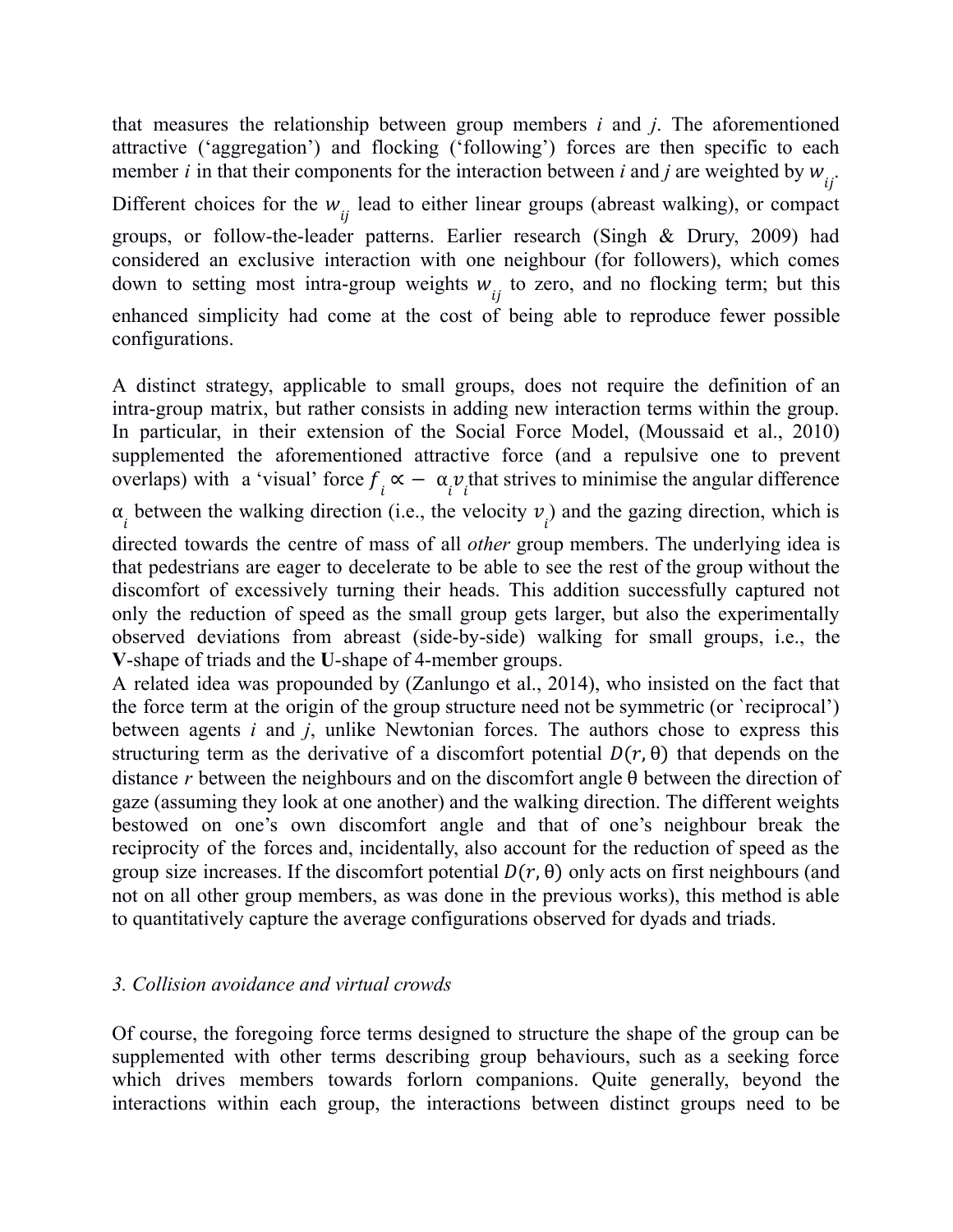addressed: How do social groups avoid colliding with each other, while maintaining or adapting their structure?

The authors of (Huang et al., 2018) suggest that collision [avoidance](#page-28-0) between groups consists of catch-up avoidance and [face-to-face](#page-28-0) avoidance. The catch-up avoidance is the [movement](#page-28-0) pattern whereby the rear groups will try to catch up with the front group as they move in the same direction. On the other hand, [face-to-face](#page-28-0) avoidance is the [movement](#page-28-0) pattern that occurs when groups moving in opposite directions come into one [another](#page-28-0) and may block one another; this will cause holistic [\('go-around'\)](#page-32-2) avoidance or interspersed [\('go-through'\)](#page-32-2) avoidance. In the former, the group will maintain its [compactness](#page-32-2) and avoid the other group as a whole, whereas interspersed avoidance allows [outsiders](#page-32-2) to cross the group. Collision may also occur when members of a group are moving together towards the same point, guided by distinct leaders; groups larger than 3 will then often split into [subgroups](#page-28-0) with 3 or 2 people as the front subgroup and the rear [subgroup](#page-28-0) (Xi et al., 2014). During the [movement](#page-31-1) process, there will be no direct interaction between the front and rear [subgroups,](#page-31-1) except when their spacing exceeds a typical [distance](#page-31-1) around 2 meters (Huang et al., 2018), at which point the rear [subgroup](#page-28-0) will try to [catch](#page-28-0) up with the front one.

In the case where collision avoidance is performed by a single individual facing a social group, the question had been addressed previously by (Bruneau et al., 2015). Using virtual reality experiments, they showed that participants tend to 'go through' large sparse groups, whereas they will 'walk around' small dense groups. For a circular group of radius 3 meters, the proportion of 'go-through' moves surges from around 20% to 100% when the interpersonal distance within the group increases from 1.1m to 2.3m. The extreme cases are well rationalised by a principle of minimum energy which compares the cost of a test *go-through* trajectory with that of a *walk-around* path. Unlike most of the aforementioned works, here, the trajectories were not computed with a force-based model, but with a velocity-obstacle model. In this branch of continuous models, for each agent, the space of possible velocities is explored in search of the best one in terms of an objective function, after excluding all velocities that are expected to lead to a collision (over a finite time horizon); the latter are called velocity-obstacles. (Ren et al., 2017) put forward a general-purpose method to introduce various types of groups within these models. It simply consists in further constraining the explored velocity space by barring velocities that drive an agent too far from her group neighbours at the next time step; a subtlety is that not all group members are regarded as neighbours, but only a subset of them defined by physical proximity and social relations. Finally, the explored velocity space may be overlaid with additional costs to favour specific group formations.

Quite interestingly, the foregoing endeavours were not undertaken primarily to understand the actual dynamics of crowds, but to animate virtual crowds e.g. in video games. In this context, the motion of groups, including their shape, was still deemed visually unrealistic by (Rojas & Yang, 2013). These researchers wanted to remedy this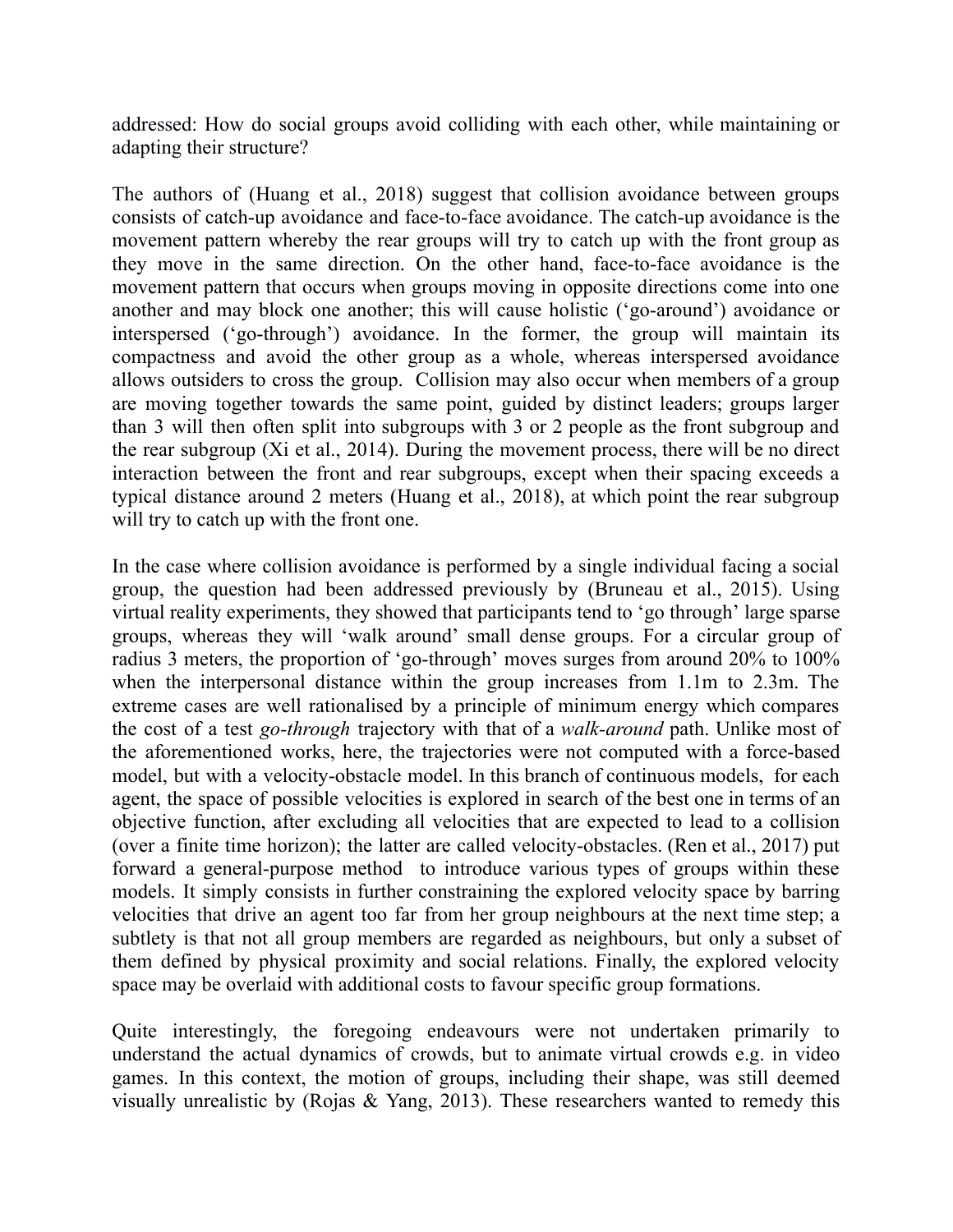issue and also to allow the group structure to evolve smoothly over time. Two solutions were identified for this purpose, either by considering that group members form an articulated chain whose bonds can be adjusted, or by interpolating between predefined structure templates. On a more historical note, many of the mechanisms discussed above to maintain the cohesion of groups can in fact be traced back to a seminal work by C.W. Reynolds (Reynolds, 1987) dealing with the animation of bird flocks; the virtual counterparts of birds were 'boids', artificial creatures obeying rules that depend on their local environment. The three major rules governing their behaviour were indeed to (i) steer to avoid collisions, (ii) match the velocity of the neighbours, (iii) steer towards the centroid of nearby boids ('flock centering').

We would like to conclude by mentioning another line of modelling which was propounded by the same author but which has not been taken up in recent research, as far as we know. It is premised on the idea that, rather than being written by hand e.g. as an interaction term, the formation and coordination of groups could emerge algorithmically as the fruit of an evolutionary process aimed at fulfilling a given function. Thus, (Reynolds, 1993) simulated artificial agents (then called `critters') whose goal was to avoid collisions between themselves and stay clear of a predator keen on isolated stragglers. The programme encoding the behaviour of the critters was allowed to evolve with a genetic algorithm and it ultimately led to some degree of group motion. We are not aware of any similar endeavours in relation with pedestrian groups.

| <b>Interaction Behaviour</b><br>Parameters                | Setting in Simulation                                                           | Reference            | Type of<br>Simulation<br>(Discrete or<br>Continuous) |
|-----------------------------------------------------------|---------------------------------------------------------------------------------|----------------------|------------------------------------------------------|
| - Avoiding behaviour<br>among different<br>social groups. | - The group members will stick<br>together and implement holistic<br>avoidance. | (Huang et al., 2018) | Continuous                                           |
| - Coordinate<br>behaviours among                          |                                                                                 |                      |                                                      |

**Table 3** Summary of some of the reviewed pedestrian simulation models with social behaviour parameters.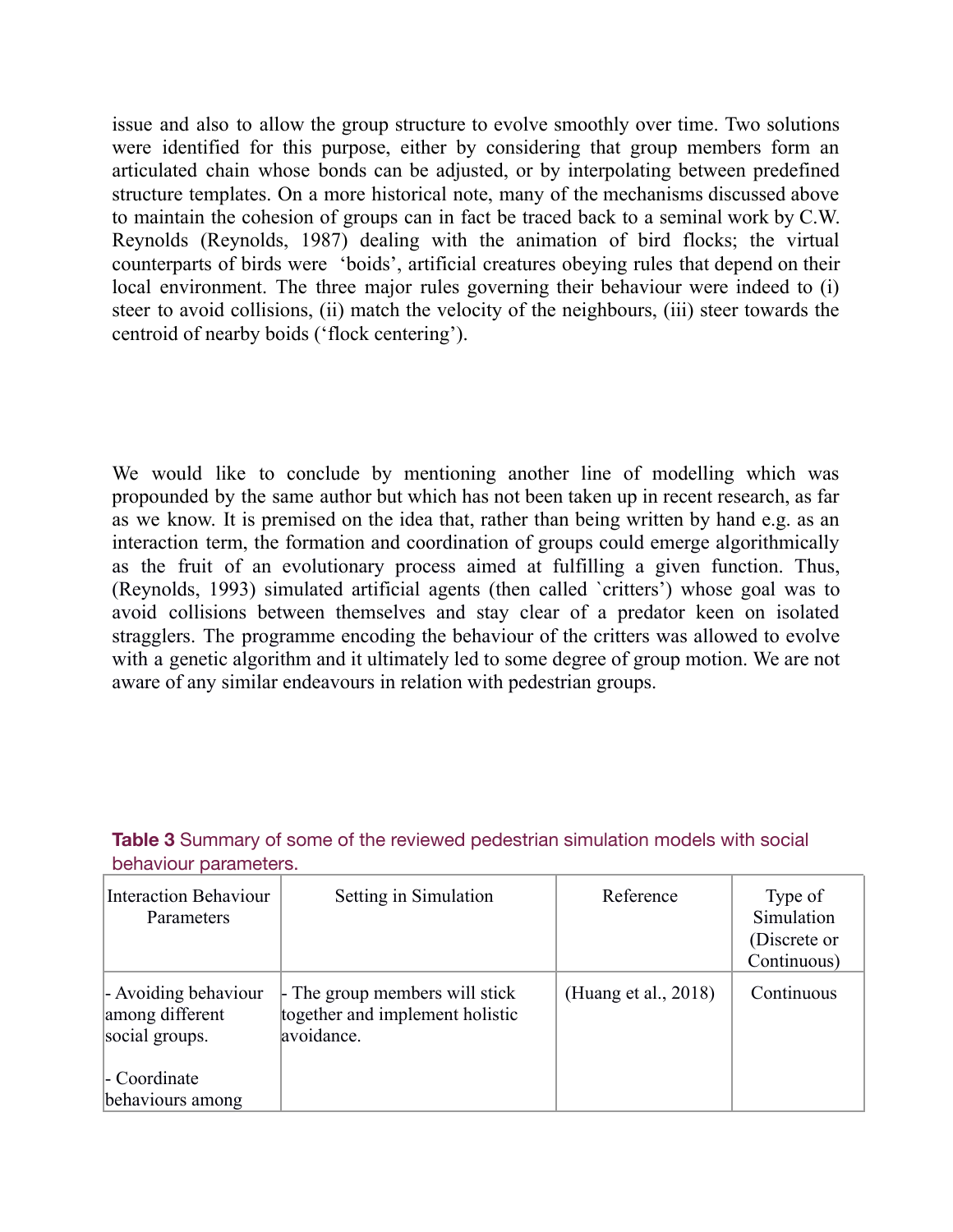| subgroups that belong<br>to one social group.                 | $\vert$ - The rear subgroup will always try<br>to catch up with the front<br>subgroup.                                             |                                  |                             |
|---------------------------------------------------------------|------------------------------------------------------------------------------------------------------------------------------------|----------------------------------|-----------------------------|
| - Avoiding behaviour<br>among different<br>social groups.     | - Pedestrian crowd crossing a<br>square place from different<br>directions.                                                        | (Prédhumeau et al.,<br>2020)     | Continuous                  |
| - The distance of the<br>intra group<br>pedestrians.          | - The distances and angles between<br>the intra group members are based<br>on the measurement method by<br>(Moussaïd et al., 2010) |                                  |                             |
| - Intra group<br>structure.<br>- Inter group<br>relationship. | - Agent based simulation with<br>random movement, obstacle<br>avoidance, and maintaining group<br>ability.                         | (Qiu & Hu, 2010)                 | Discrete                    |
| - Collision avoidance<br>between groups.                      | - Inter-group interaction in a<br>narrow corridor.                                                                                 | (Karamouzas &<br>Overmars, 2012) | Discrete $\&$<br>Continuous |
| - Collision avoidance<br>within a group.                      | - Fast moving group encounters a<br>slow moving group heading in a<br>similar direction.                                           |                                  |                             |

## **Conclusion**

The proportion of pedestrians walking in a social group varies widely with the context, from a small minority in some pedestrian facilities to a large majority at fairs and popular events. Remarkably, regardless of the context, small groups display some robust features, in particular a tendency to walk abreast for dyads, in a **V**-shape for triads, in a **U**-shape for groups of 4 and 5 members, as well as a reduced speed on average compared to individuals. These microscopic structural features are now fairly well established empirically, including their dependencies on purpose, gender, etc. (Zanlungo et al., 2017, 2019, 2020).

At a more global scale, the impact of these groups on the collective flow properties is more controversial and may be sensitive to the specific conditions of observation. We firmly believe that a better distinction of the different levels of decision and stages of motion could clarify the picture, especially in the case of evacuation scenarios: these scenarios lie at the intersection of diverse complex problems, from the pre-movement behaviour to route choice and to congestion at exits and narrowings. A more systematic delineation of the (overarching) strategic level, the (medium-scale) tactical level, and the (fine-scale) operational level (Hoogendoorn & Bovy, 2004) could be of some avail for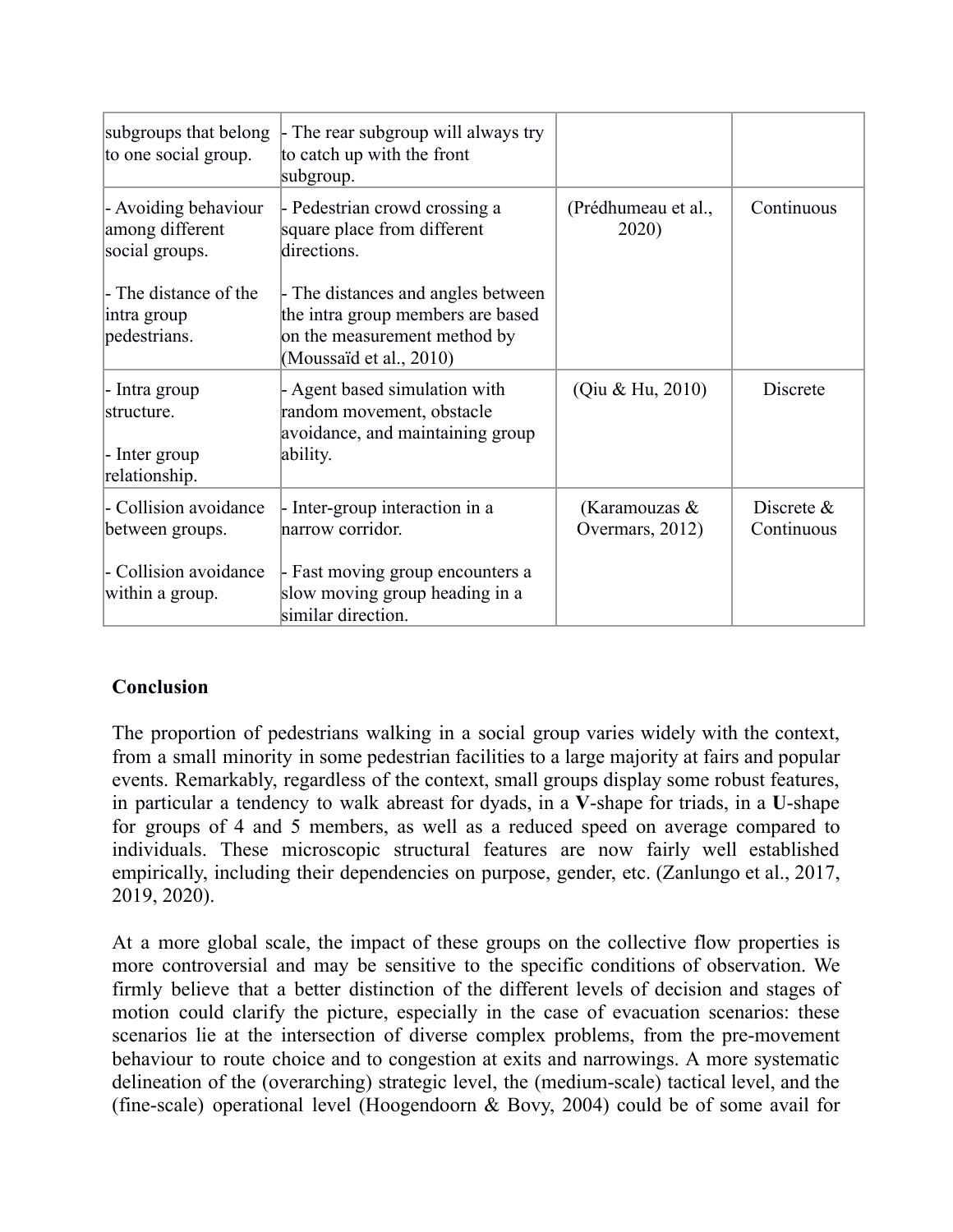that purpose. These remarks are also applicable to controlled experiments, where a narrower focus on specific aspects of the process under study may afford more solid conclusions and tell apart context-dependent effects and generic ones.

In particular, it would be of paramount importance to understand under what conditions the collective flow properties are affected by the presence of social groups at the operational level and, when this is the case, if these influences can be subsumed into aggregate variables (for instance, by adjusting the pedestrian density or the free walking speed depending on the crowd's composition) or if they hinge on a detailed description of groups. This question is naturally crucial for macroscopic models, which handle the crowd as a continuum and have remained largely impervious to the presence of social groups (hence their oversight in this review). But the question also impacts microscopic modelling, in that it determines how critical the modelling of these groups is for practical applications and how sophisticated it must be. Overall, at the strategic and tactical levels, in light of the complexity of human behaviour, further empirical validation is probably needed to ascertain the possible influences of the presence of social groups on the pedestrian dynamics, despite recent efforts to move in that direction (Bernardini et al., 2019).

At the operational level, 'microscopic' (agent-based) models could help rationalise the seemingly conflictual effects of social groups on the flow properties observed experimentally (Von Krüchten et al., 2017; Crociani et al., 2017b; Hu et al., 2021) by pinpointing the mechanisms at the origin of the observed trends. Moreover, they make it possible to explore scenarios beyond the ones that can (safely) be tested experimentally. Social groups have been integrated into these models by means of rules and strategies that differ considerably. These discrepancies are not a mere reflection of the gap between discrete models and continuous ones, which actually tends to shrink with the advent of multi-grid approaches in cellular automata and the development of continuous algorithms based on minimisations (Ren et al., 2017); they also exist within each category (ranging from the prescription of rigid group structures to groups that may split during encounters with other groups or obstacles). This diversity in modelling approaches may raise some questions about their realism. The development of validation procedures to prove the efficacy of the method to model groups (Köster et al., 2014; Crociani et al., 2018) should thus be encouraged. However, as for validation procedures of pedestrian dynamics software in general, these efforts are not devoid of difficulty: *general* validation methods should be strict enough (and probably stricter than they currently are) to avoid erratic behaviours in some circumstances, whereas a validation designed for a *specific* scenario does not warrant the applicability of the model outside the specific conditions of the observations that are at its basis.

Beyond the necessity to validate the *output* of the models, a more conceptual debate relates to the allowable *input* ingredients: Should the models rationalise the emergence of observed features associated with social groups starting from basic principles (Reynolds,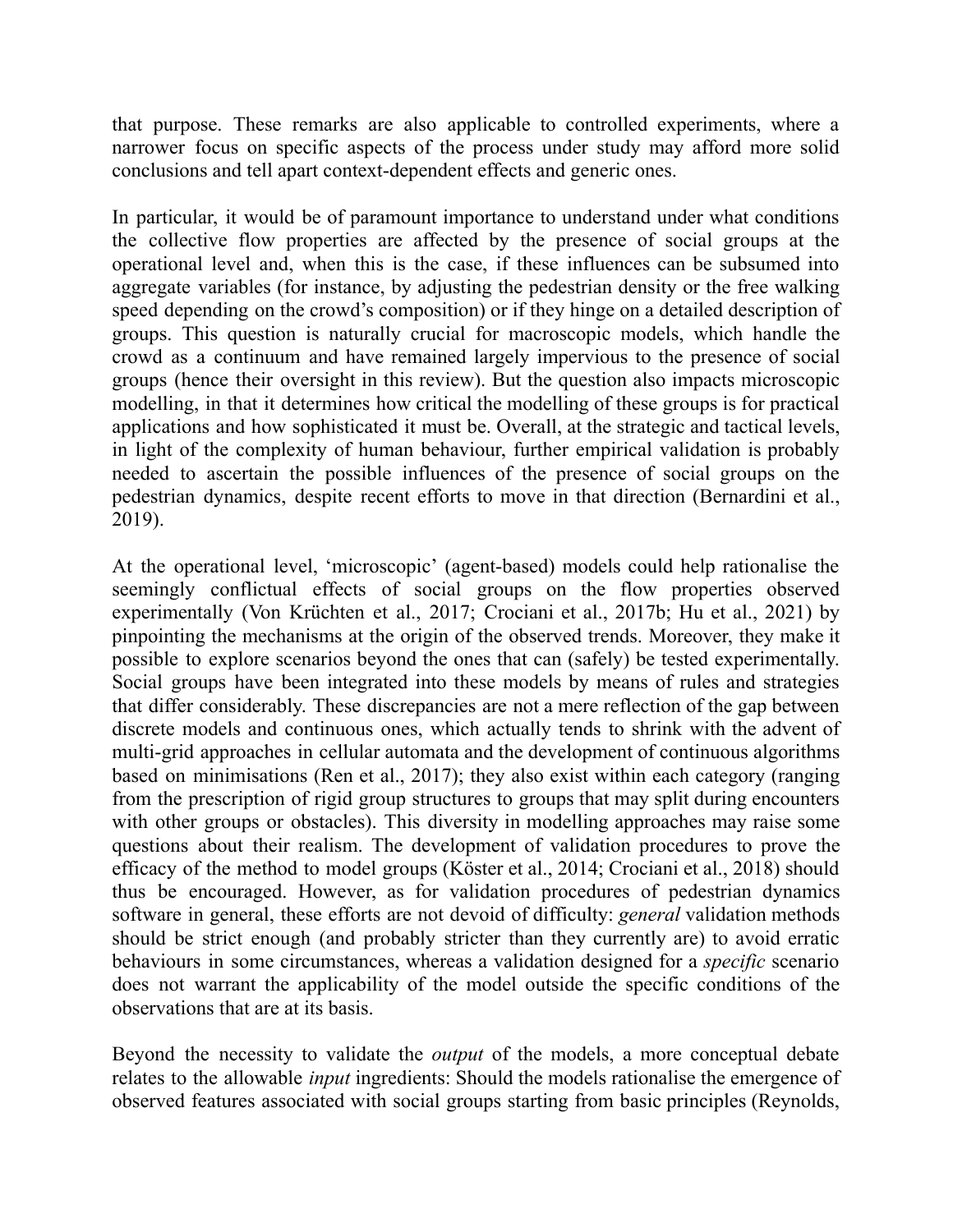1993; Moussaid et al., 2010; Zanlungo et al., 2014; Bruneau et al., 2015) or is it acceptable to encode these features by hand? Naturally, the answer may strongly depend on the purpose of the model and might thus drive a wedge between distinct research communities. Au contraire, it seems to us that the topic of social groups is ideally suited to unite the video game community (and in particular the animators of virtual crowds) and the pedestrian dynamics community, much in the same way as pedestrian modellers and autonomous robot programmers joined forces to develop collision avoidance strategies. Along this vein, let us conclude this review by recalling that key ideas for the modelling of social groups can actually be traced back to efforts in the 1980s aimed at animating virtual flocks.

### **Acknowledgements**

We acknowledge funding from the French and Malaysian governments under the Hubert Curien Partnership France-Malaysia Hibiscus (PHC- Hibiscus) programme [203.PKOMP.6782005].

### **Declaration of interest statement**

The authors declare no conflict of interest.

## **References**

Bernardini, G., Lovreglio, R., & Quagliarini, E. (2019). Proposing behavior-oriented strategies for earthquake emergency evacuation: A behavioral data analysis from New Zealand, Italy and Japan. *Safety science*, *116*, 295-309.

Bode, N. W., Holl, S., Mehner, W., & Seyfried, A. (2015). Disentangling the impact of social groups on response times and movement dynamics in evacuations. *PloS one*, *10*(3), e0121227.

Bruneau, J., Olivier, A. H., & Pettre, J. (2015). Going through, going around: A study on individual avoidance of groups. *IEEE transactions on visualization and computer graphics*, *21*(4), 520-528.

- Burstedde, C., Klauck, K., Schadschneider, A., & Zittartz, J. (2001). Simulation of pedestrian dynamics using a two-dimensional cellular automaton. *Physica A: Statistical Mechanics and its Applications*, *295*(3-4), 507-525.
- Chen, X., Wang, J., & Bai, X. (2020). Entropy-based Crowd Evacuation Modeling with Seeking Behavior of Social Groups. *IEEE Access*.
- Chu, M. L., & Law, K. H. (2019). Incorporating individual behavior, knowledge, and roles in simulating evacuation. *Fire technology*, *55*(2), 437-464.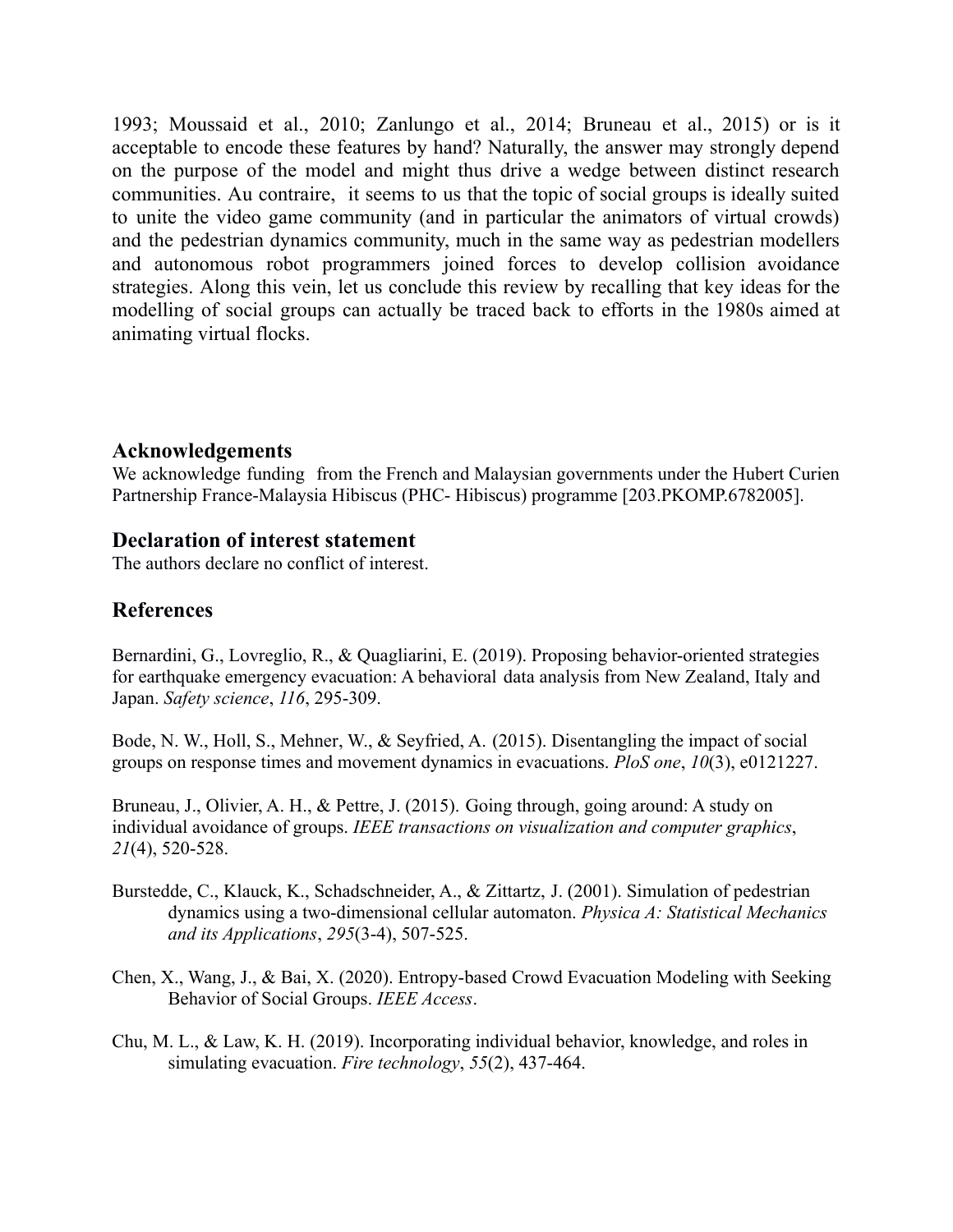Colombi, A., & Scianna, M. (2017). Modelling human perception processes in pedestrian dynamics: a hybrid approach. *Royal Society open science*, *4*(3), 160561.

Costa, M. (2010). Interpersonal distances in group walking. *Journal of Nonverbal Behavior*, *34*(1), 15-26.

- Crociani, L., Gorrini, A., & Vizzari, G. (2013). Pedestrian dynamics in presence of groups: an agent-based model applied to a real world case study. *Complex Adapt Syst Model*, *1*.
- Crociani, L., Gorrini, A., Feliciani, C., Vizzari, G., Nishinari, K., & Bandini, S. (2017a, July). Micro and Macro Pedestrian Dynamics in Counterflow: The Impact of Social Group. In *International Conference on Traffic and Granular Flow* (pp. 151-158). Springer, Cham.
- Crociani, L., Zeng, Y., Gorrini, A., Vizzari, G., & Song, W. (2017b, July). Investigating the effect of social groups in uni-directional pedestrian flow. In *International Conference on Traffic and Granular Flow* (pp. 205-213). Springer, Cham.
- Crociani, L., Zeng, Y., Vizzari, G., & Bandini, S. (2018). Shape matters: Modelling, calibrating and validating pedestrian movement considering groups. *Simulation Modelling Practice and Theory*, *87*, 73-91.
- Federici, M. L., Gorrini, A., Manenti, L., & Vizzari, G. (2012, September). Data collection for modeling and simulation: case study at the university of milan-bicocca. In *International Conference on Cellular Automata* (pp. 699-708). Springer, Berlin, Heidelberg.
- Freud, S. (1955). Group psychology and the analysis of the ego. In *The Standard Edition of the Complete Psychological Works of Sigmund Freud, Volume XVIII (1920-1922): Beyond the Pleasure Principle, Group Psychology and Other Works* (pp. 65-144).
- Garcia, W., Mendez, S., Fray, B., & Nicolas, A. (2020). Assessment of the risks of viral transmission in non-confined crowds. *arXiv preprint arXiv:2012.08957*.
- Ge, W., Collins, R. T., & Ruback, R. B. (2012). Vision-Based Analysis of Small Groups in Pedestrian Crowds. *IEEE Trans. Pattern Anal. Mach. Intell., 34*(5), 1003–1016. doi: 10.1109/tpami.2011.176
- Gorrini, A., Vizzari, G., & Bandini, S. (2016). Age and group-driven pedestrian behaviour: from observations to simulations. *Collective Dynamics*, *1*, 1-16.
- Hall, E. T., Birdwhistell, R. L., Bock, B., Bohannan, P., Diebold Jr, A. R., Durbin, M., ... & Vayda, A. P. (1968). Proxemics [and comments and replies]. *Current anthropology*, *9*(2/3), 83-108.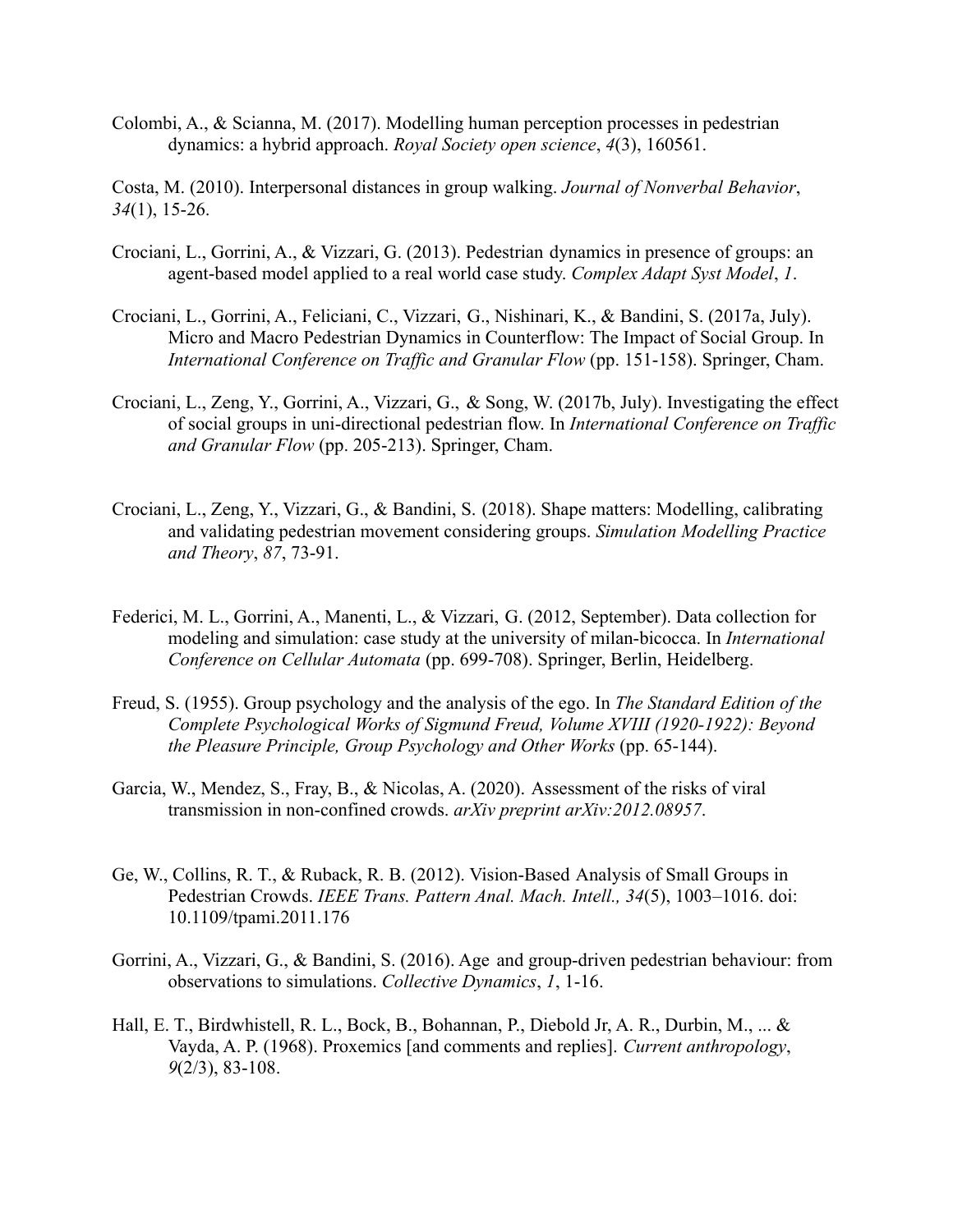- Han, Y., & Liu, H. (2017). Modified social force model based on information transmission toward crowd evacuation simulation. *Physica A: Statistical Mechanics and its Applications*, *469*, 499-509.
- Hassan, F. H. (2013). *Heuristic search methods and cellular automata modelling for layout design* (Doctoral dissertation, Brunel University, School of Information Systems, Computing and Mathematics).
- Helbing, D., & Molnar, P. (1995). Social force model for pedestrian dynamics. *Physical review E*, *51*(5), 4282.
- Helbing, D., Buzna, L., Johansson, A., & Werner, T. (2005). Self-organized pedestrian crowd dynamics: Experiments, simulations, and design solutions. *Transportation science, 39*(1), 1-24.
- Hoogendoorn, S. P., & Bovy, P. H. (2004). Pedestrian route-choice and activity scheduling theory and models. *Transportation Research Part B: Methodological*, *38*(2), 169-190.
- Hu, Y., Zhang, J., Song, W., & Bode, N. W. (2021). Social groups barely change the speed-density relationship in unidirectional pedestrian flow, but affect operational behaviours. *Safety science*, *139*, 105259.
- Huang, L., Gong, J., Li, W., Xu, T., Shen, S., Liang, J., . . . Sun, J. (2018). Social force model-based group behavior simulation in virtual geographic environments. *ISPRS International Journal of Geo-Information, 7*(2). doi: 10.3390/ijgi7020079
- <span id="page-28-0"></span>Karamouzas, I., & Overmars, M. (2012). Simulating and Evaluating the Local Behavior of Small Pedestrian Groups. *IEEE Transactions on Visualization and Computer Graphics, 18*(3), 394-406. doi: 10.1109/TVCG.2011.133
- Khan, S. D., Vizzari, G., Bandini, S., & Basalamah, S. (2015). *Detection of Social Groups in Pedestrian Crowds Using Computer Vision*, Cham.
- Köster, G., Treml, F., Seitz, M., & Klein, W. (2014). Validation of crowd models including social groups. In *Pedestrian and Evacuation Dynamics 2012* (pp. 1051-1063). Springer, Cham.
- Köster, G., Seitz, M., Treml, F., Hartmann, D., & Klein, W. (2015). On modelling the influence of group formations in a crowd. In *Crowds in the 21st Century* (pp. 145-162). Routledge.

Lavergne, F. A., Wendehenne, H., Bäuerle, T., & Bechinger, C. (2019). Group formation and cohesion of active particles with visual perception–dependent motility. *Science*, *364*(6435), 70-74.

Li, L., Ding, N., Ma, Y., Zhang, H. and Jin, H., 2020. Social Relation Network and group behavior based on evacuation experiments. *Physica A: Statistical Mechanics and its Applications*, *545*, p.123518.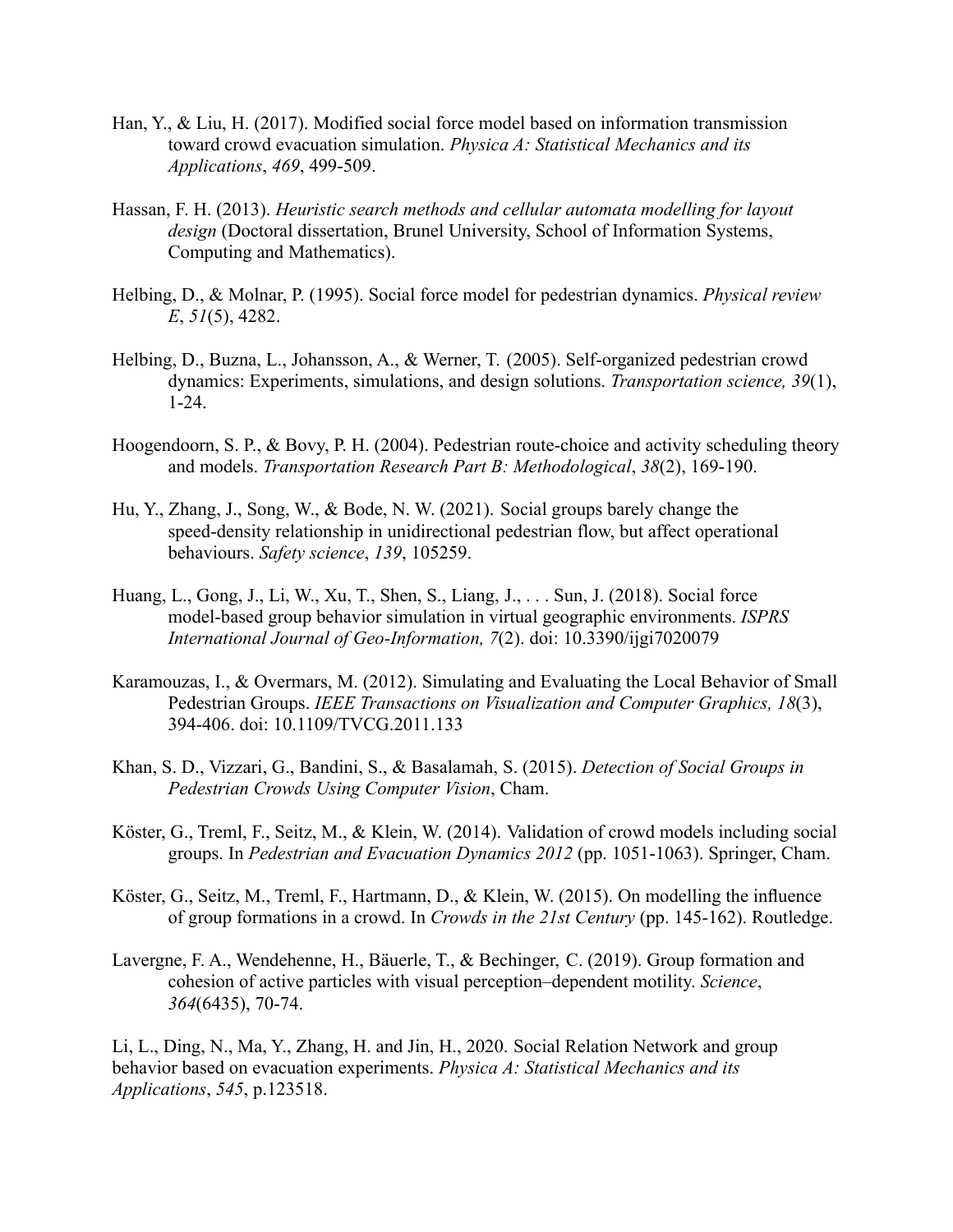- Li, Y., Liu, H., Liu, G. P., Li, L., Moore, P., & Hu, B. (2017). A grouping method based on grid density and relationship for crowd evacuation simulation. *Physica A: Statistical Mechanics and its Applications*, *473*, 319-336.
- Li, Y., Lu, C., & Jin, J. (2021). Simulation of a pediatric hospital in evacuation considering groups. *Simulation Modelling Practice and Theory*, *107*, 102150.
- Liu, B., Liu, H., Zhang, H., & Qin, X. (2018). A social force evacuation model driven by video data. *Simulation Modelling Practice and Theory*, *84*, 190-203.
- Lu, L., Chan, C. Y., Wang, J., & Wang, W. (2017). A study of pedestrian group behaviors in crowd evacuation based on an extended floor field cellular automaton model. *Transportation research part C: emerging technologies*, *81*, 317-329.
- Ma, Y., Yuen, R. K. K., & Lee, E. W. M. (2016). Effective leadership for crowd evacuation. *Physica A: Statistical Mechanics and its Applications*, *450*, 333-341.

Ma, Y., Li, L., Zhang, H. and Chen, T., 2017. Experimental study on small group behavior and crowd dynamics in a tall office building evacuation. *Physica A: Statistical Mechanics and its Applications*, *473*, pp.488-500.

Maury, B., & Faure, S. (2018). *Crowds in Equations: An Introduction to the Microscopic Modeling of Crowds*. World Scientific

- McPhail, C., & Wohlstein, R. T. (1982). Using Film to Analyze Pedestrian Behavior. *Sociological Methods & Research, 10*(3), 347-375. doi: 10.1177/0049124182010003007
- Mojtahedi, K., Whitsell, B., Artemiadis, P., & Santello, M. (2017). Communication and Inference of Intended Movement Direction during Human–Human Physical Interaction. *Frontiers in Neurorobotics, 11*(21). doi: 10.3389/fnbot.2017.00021
- Moussaïd, M., Perozo, N., Garnier, S., Helbing, D., & Theraulaz, G. (2010). The Walking Behaviour of Pedestrian Social Groups and Its Impact on Crowd Dynamics. *PLOS ONE, 5*(4), e10047. doi: 10.1371/journal.pone.0010047
- Murakami, H., Feliciani, C., Shimura, K., & Nishinari, K. (2020). The Impact of Social Groups on Collective Decision-Making in Evacuations: A Simulation Study. In *Traffic and Granular Flow 2019* (pp. 219-224). Springer, Cham.
- Nicolas, A., Bouzat, S., & Kuperman, M. N. (2016). Statistical fluctuations in pedestrian evacuation times and the effect of social contagion. *Physical Review E*, *94*(2), 022313.
- <span id="page-29-0"></span>Nicolas, A. (2020). Dense pedestrian crowds versus granular packings: An analogy of sorts. In *Traffic and Granular Flow 2019* (pp. 411-419). Springer, Cham.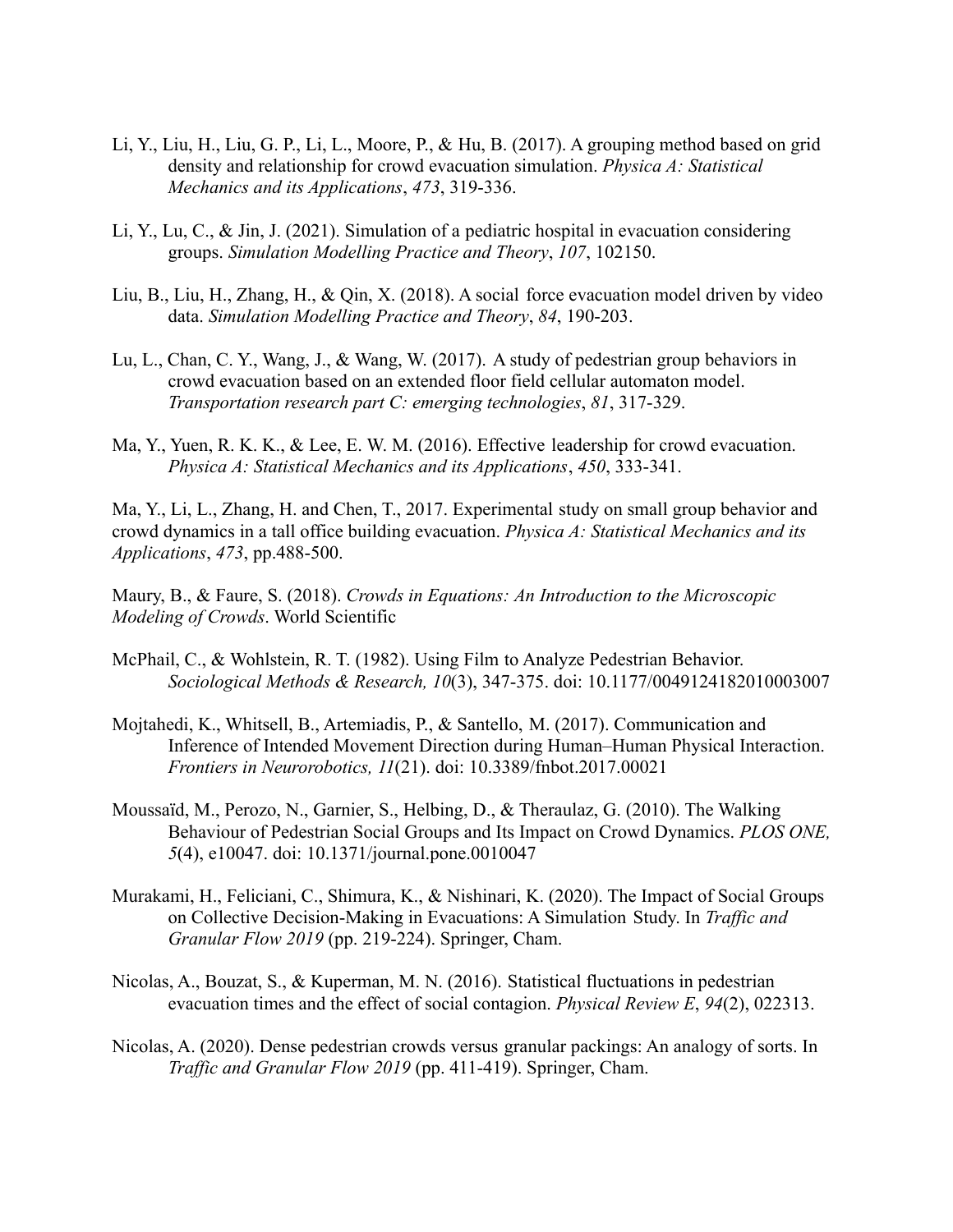- Oberhagemann, D., Statische und dynamische Personendichten bei Großveranstaltungen (2012), vfdbTechnischer Bericht 13–01 (technical report), https://www.vfdb.de/download/TB\_13\_01\_Grossveranstaltungen.pdf
- Pastor, J. M., Garcimartín, A., Gago, P. A., Peralta, J. P., Martín-Gómez, C., Ferrer, L. M., ... & Zuriguel, I. (2015). Experimental proof of faster-is-slower in systems of frictional particles flowing through constrictions. *Physical Review E*, *92*(6), 062817.
- Pouw, C. A. S., Toschi, F., van Schadewijk, F., & Corbetta, A. (2020). Monitoring physical distancing for crowd management: Real-time trajectory and group analysis. *PLOS ONE, 15*(10), e0240963. doi: 10.1371/journal.pone.0240963
- Prédhumeau, M., Dugdale, J., & Spalanzani, A. (2020, 18-21 May 2020). *Modeling and Simulating Pedestrian Social Group Behavior with Heterogeneous Social Relationships.* Paper presented at the 2020 Spring Simulation Conference (SpringSim).
- Qiu, F., & Hu, X. (2010). Modeling group structures in pedestrian crowd simulation. *Simulation Modelling Practice and Theory, 18*(2), 190-205. doi: <https://doi.org/10.1016/j.simpat.2009.10.005>
- Ren, Z., Charalambous, P., Bruneau, J., Peng, Q., & Pettré, J. (2017, December). Group Modeling: A Unified Velocity‐Based Approach. In *Computer Graphics Forum* (Vol. 36, No. 8, pp. 45-56).
- Reynolds, C. W. (1987, August). Flocks, herds and schools: A distributed behavioral model. In *Proceedings of the 14th annual conference on Computer graphics and interactive techniques* (pp. 25-34).
- Reynolds, C. W. (1993). An evolved, vision-based behavioral model of coordinated group motion. *From animals to animats*, *2*, 384-392.
- Robin, T., Antonini, G., Bierlaire, M., & Cruz, J. (2009). Specification, estimation and validation of a pedestrian walking behavior model. *Transportation Research Part B: Methodological*, *43*(1), 36-56.
- Rojas, F. A., & Yang, H. S. (2013, November). Immersive human-in-the-loop hmd evaluation of dynamic group behavior in a pedestrian crowd simulation that uses group agent-based steering. In *Proceedings of the 12th ACM SIGGRAPH International Conference on Virtual-Reality Continuum and Its Applications in Industry* (pp. 31-40).
- Şahin, C., Rokne, J., & Alhajj, R. (2019). Human behavior modeling for simulating evacuation of buildings during emergencies. *Physica A: Statistical Mechanics and its Applications*, *528*, 121432.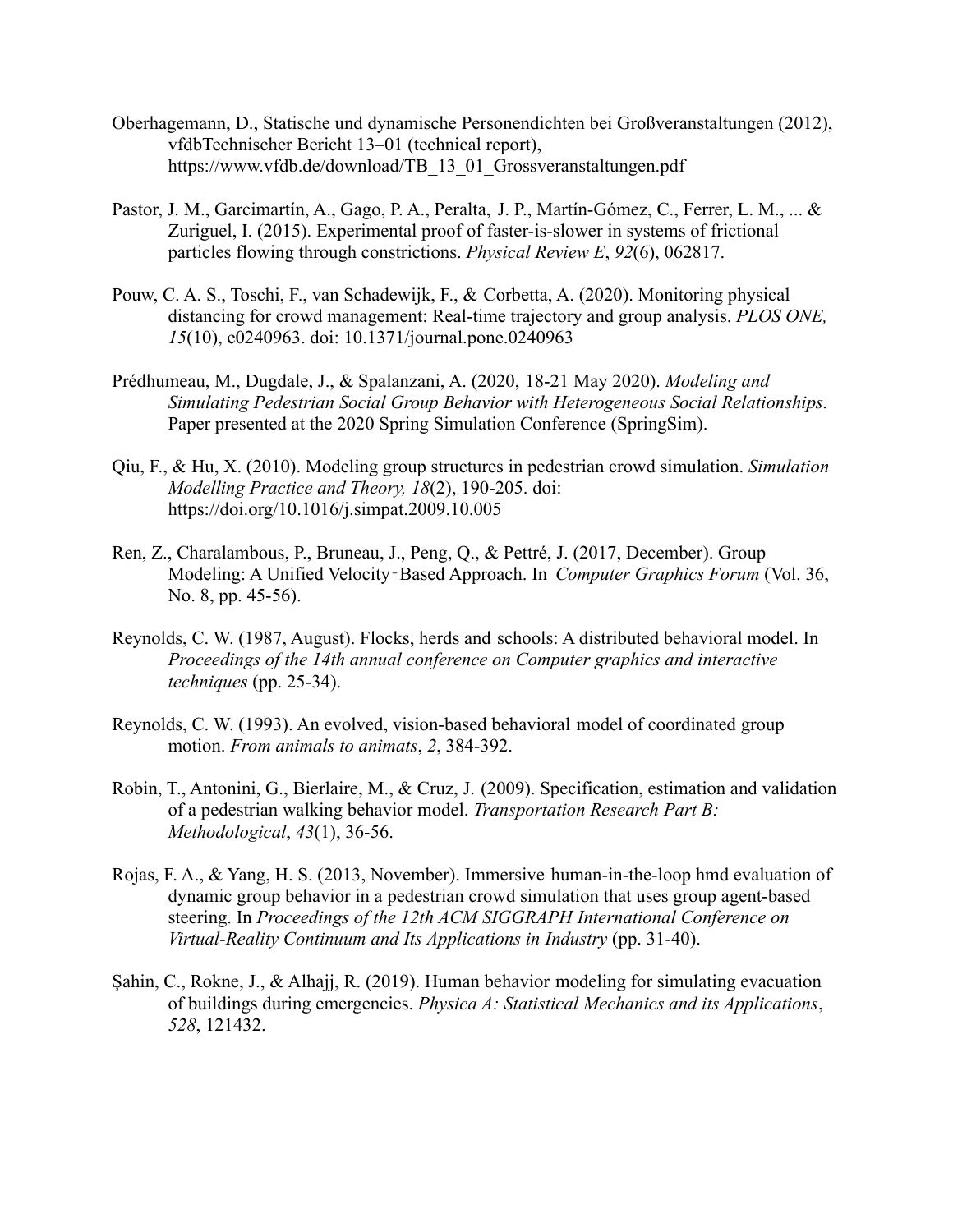- Schultz, M., Rößger, L., Fricke, H., & Schlag, B. (2014). Group dynamic behavior and psychometric profiles as substantial driver for pedestrian dynamics. *Pedestrian and evacuation dynamics 2012*, 1097-1111.
- Sieben, A., Schumann, J., & Seyfried, A. (2017). Collective phenomena in crowds—Where pedestrian dynamics need social psychology. *PLOS ONE, 12*(6), e0177328. doi: 10.1371/journal.pone.0177328
- Stergiou, A., & Poppe, R. (2019). Analyzing human–human interactions: A survey. *Computer Vision and Image Understanding, 188*, 102799. doi: <https://doi.org/10.1016/j.cviu.2019.102799>
- Ta, X. H., Longin, D., Gaudou, B., Ho, T. V., & Nguyen, M. H. (2017). Modeling and simulation of the effects of social relation and emotion on decision making in emergency evacuation. *International Journal of Advanced Computer Science and Applications*, *8*(9), 371-392.
- Thalmann, D., Musse, S. R., & Kallmann, M. (2000). Virtual Humans' Behaviour: Individuals, Groups, and Crowds. In J. A. Vince & R. Earnshaw (Eds.), *Digital Media: The Future* (pp. 239-256). London: Springer London
- <span id="page-31-0"></span>Vicsek, T., Czirók, A., Ben-Jacob, E., Cohen, I., & Shochet, O. (1995). Novel type of phase transition in a system of self-driven particles. *Physical review letters*, *75*(6), 1226.
- Von Krüchten, C., & Schadschneider, A. (2017). Empirical study on social groups in pedestrian evacuation dynamics. *Physica A: Statistical Mechanics and its Applications*, *475*, 129-141.
- Xi, J.-a., Zou, X.-l., Chen, Z., & Huang, J.-j. (2014). Multi-pattern of Complex Social Pedestrian Groups. *Transportation Research Procedia, 2*, 60-68. doi: <https://doi.org/10.1016/j.trpro.2014.09.009>
- Xie, R., Yang, Z., Niu, Y., & Zhang, Y. (2016, May). Simulation of small social group behaviors in emergency evacuation. In *Proceedings of the 29th International Conference on Computer Animation and Social Agents* (pp. 71-77).
- Xie, W., Lee, E. W. M., Cheng, Y., Shi, M., Cao, R., & Zhang, Y. (2020). Evacuation performance of individuals and social groups under different visibility conditions: Experiments and surveys. *International journal of disaster risk reduction*, *47*, 101527.
- Yang, L. Z., Zhao, D. L., Li, J., & Fang, T. Y. (2005). Simulation of the kin behavior in building occupant evacuation based on cellular automaton. *Building and Environment*, *40*(3), 411-415.
- <span id="page-31-1"></span>You, L., Hu, J., Gu, M., Fan, W., & Zhang, H. (2016). The simulation and analysis of small group effect in crowd evacuation. *Physics Letters A*, *380*(41), 3340-3348.